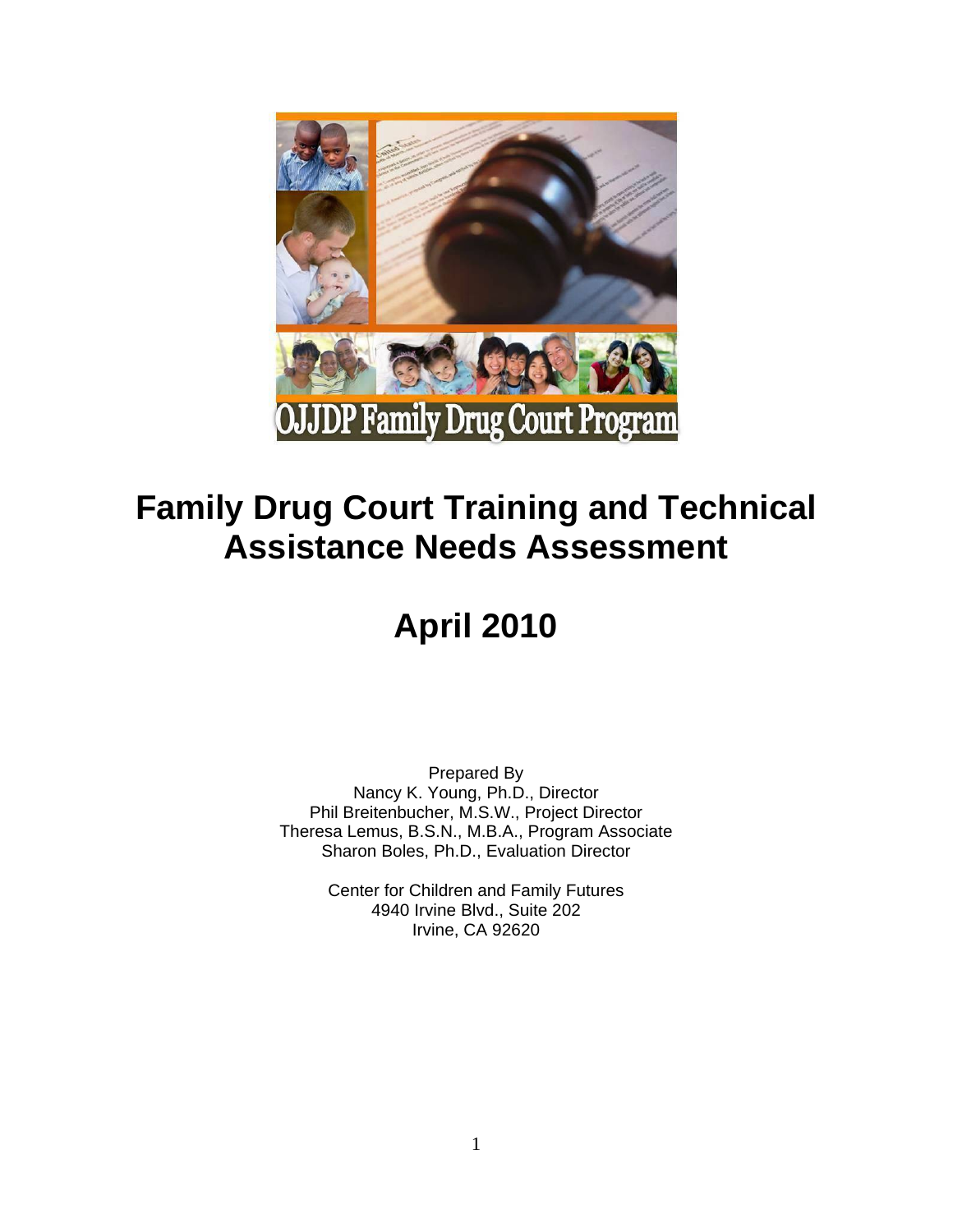Prepared for the Office of Juvenile Justice and Delinquency Prevention (OJJDP) Office of Justice Programs



The opinions, findings, and conclusions or recommendations expressed in this publication/program/exhibition are those of the author(s) and do not necessarily reflect the views of the Department of Justice.

> This project is supported by Award No. 2009-DC-BX-K069 awarded by the Office of Juvenile Justice and Delinquency Prevention Office of Justice Programs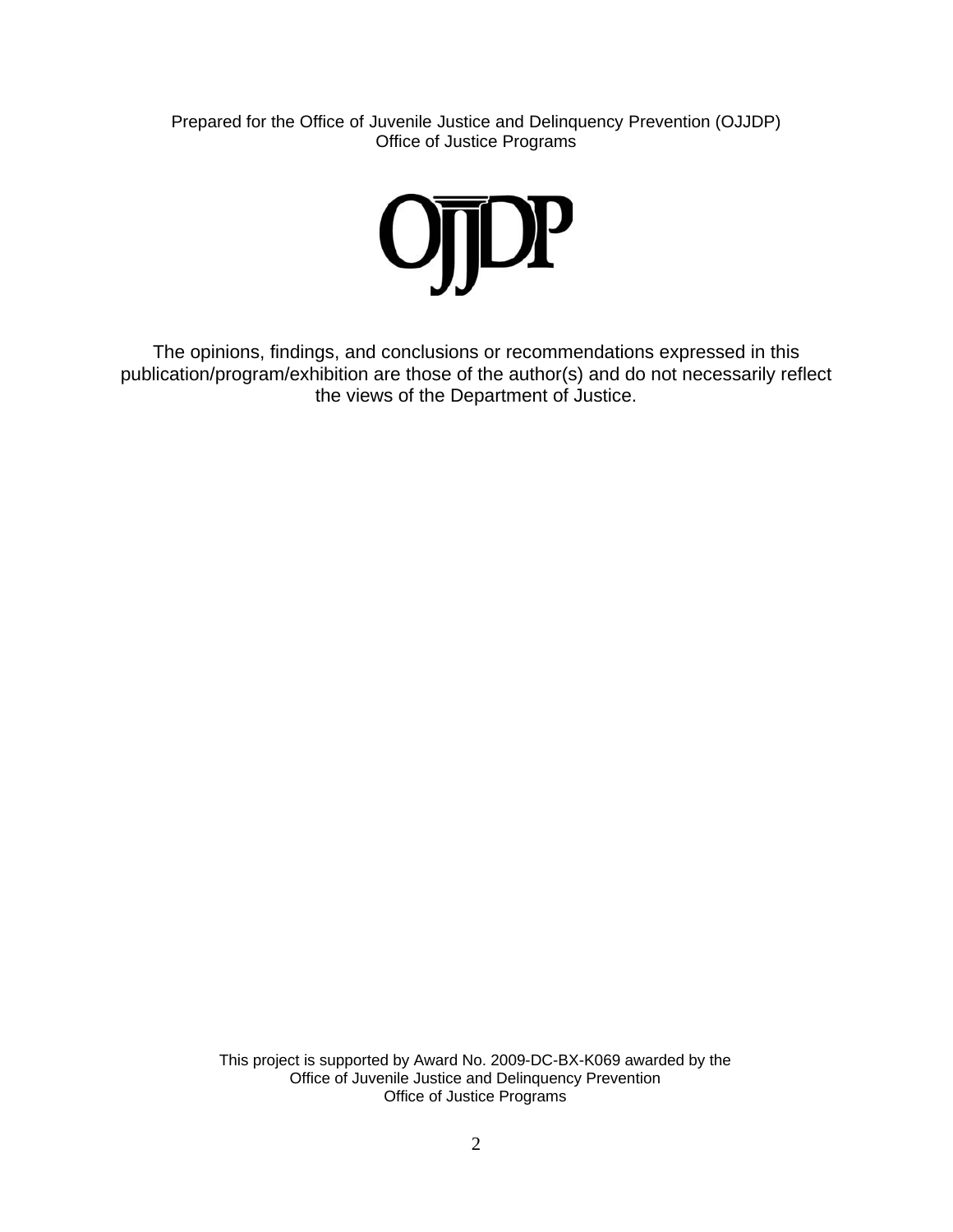### **Contents**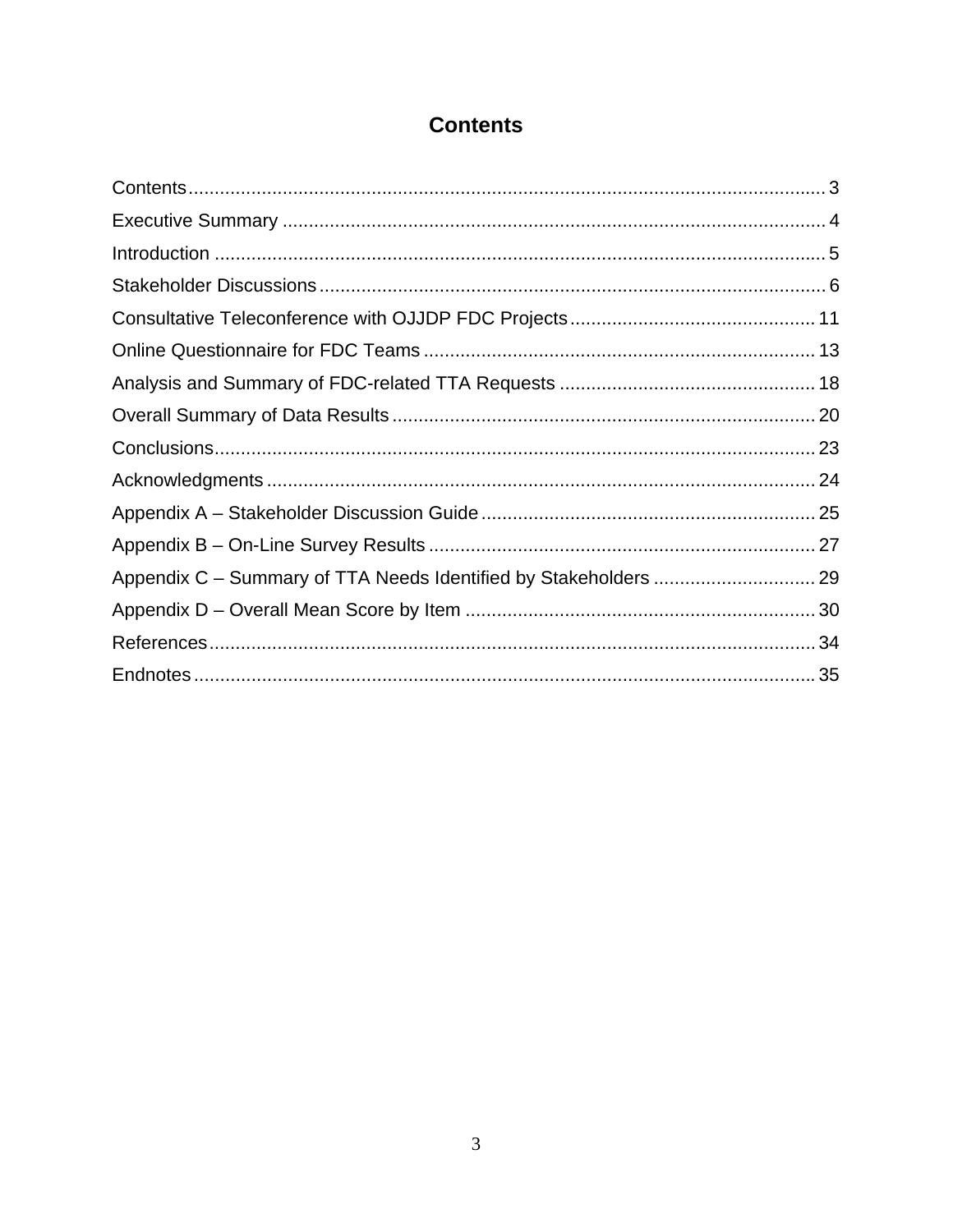### **Executive Summary**

Using four different methods of collecting information about the Training and Technical Assistance (TTA) needs of Family Drug Courts (FDCs), this needs assessment found widespread interest in and need for TTA among a diverse group of both new and established FDCs.

The needs assessment revealed specific areas of content on which FDCs want help, as well as specific means of providing TTA that are responsive to FDCs' stages of development and constraints on their travel and networking.

Strikingly, the Needs Assessment results showed that there were no significant differences in the TTA needs of FDCs based on their stage of development. Both new and planning FDCs had very similar TTA needs as more advanced and well-established FDCs. This may be a result of staff turnover in seasoned FDC teams with more inexperienced DC professionals replacing staff.

Only 28% of the FDC teams responding to the online survey were aware of prior TTA provided to their FDC. This may be a result of the lack of TTA available over the past few years or it may be a statement about the rates of turnover in FDC teams.

Higher priority topics for TTA differed somewhat across the four sources from which information was collected, but a partial consensus emerged on the following topics:

- Issues of collaboration among agencies in understanding and working toward shared outcomes;
- Budgeting and sustainability issues;
- Services to children as an area needing more emphasis;
- Clarity on different structures and models of FDCs, recognizing that definitions are sometimes different; and
- There is a desire for expanded national networks and clearinghouse roles to help FDCs.

Common themes were also found in discussing common challenges FDCs face, such as:

- Problems with the child welfare and attorney's buy-in as a collaborative partner;
- Resource problems worsened by State and local fiscal crises;
- Inherent limitations on scale and scope (how many and who FDCs serve) in some FDC models;
- Multiple frameworks among TTA providers and national organizations; and
- Issues of treatment availability and quality.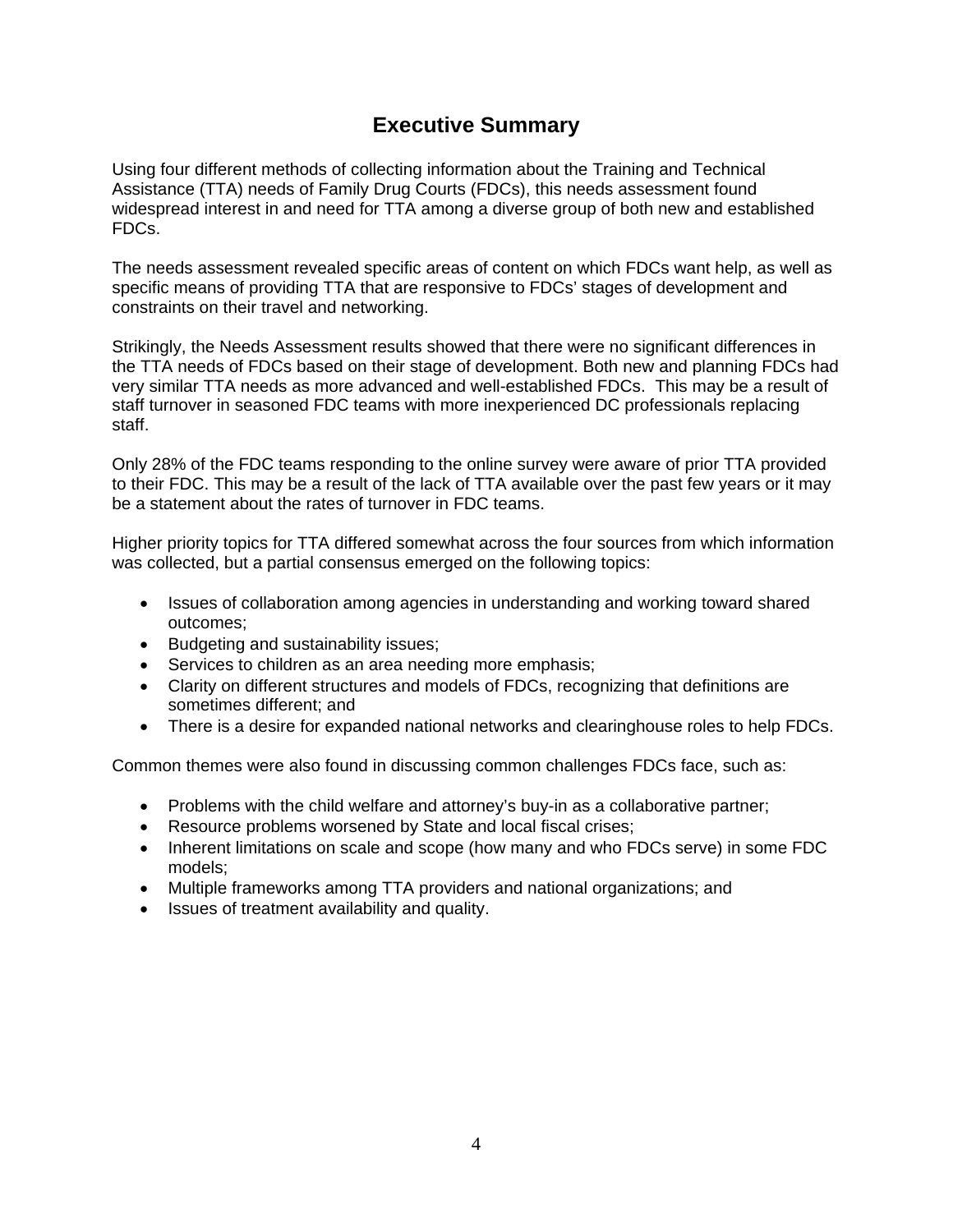### **Introduction**

Child welfare and family court systems have traditionally lacked sufficient resources to meet the needs of families in which parental substance use disorders contribute to child maltreatment (Boles, Young, Moore, & DiPirro-Beard, 2007). The accountable, time-limited system for achieving permanency for children set forth in the 1997 Adoption and Safe Families Act (ASFA) is driving the demand for better responses to the needs of families affected by substance use disorders (SUDs). In response to this need, a number of communities developed Family Drug Courts (FDCs). FDCs emphasize treatment for parents with substance use disorders to aid in reunification and stabilization of families affected by parental drug use. FDCs apply the drug court model to cases entering the child welfare system that include allegations of child abuse or neglect in which substance abuse is identified as a contributing factor.

By applying the drug court model to child welfare cases a number of complex issues arise, such as: 1) the need to establish meaningful collaborations among the court and the community's health and social service systems; 2) a lack of consensus at the national level on discrete practice elements and frameworks of analysis; 3) limited evaluation data to provide information about effective models; and, 4) substantial variation in policies, procedures and practice from site to site. The expansion of FDCs has created a growing need for training and technical assistance to assist State, local and Tribal jurisdictions to develop and improve the FDC model and approach.

The Family Drug Court Training and Technical Assistance (TTA) Program is funded by the Bureau of Justice Assistance, Office of Juvenile Justice and Delinquency Prevention (OJJDP) and is being implemented by the Center for Children and Family Futures (CCFF), a Californiabased organization providing policy analysis and technical assistance. The program's mission is to improve outcomes for children and families by providing TTA that helps courts and communities to develop, maintain, and enhance family drug courts. Year one of the program includes the development and implementation of a national needs assessment to determine the TTA needs of family drug courts.

The results of this needs assessment will inform TTA plans and assist in prioritizing TTA interventions to improve service delivery for FDCs. The needs assessment was designed to ensure that constituents and stakeholders have input in determining the TTA needs of FDCs. The approach and methods for conducting the needs assessment were developed by CCFF staff and consultants in consultation with the OJJDP Federal Project Officer (FPO).

CCFF developed the needs assessment methods leveraging the earlier work of the National Center on Substance Abuse and Child Welfare (NCSACW). The NCSACW report, *Findings from the National Technical Assistance Needs Assessment on Improving Outcomes for Families with Substance Use Disorders in Child Welfare Services and Dependency Courts, May 2003,* found a consensus on the challenging issues facing the fields of child welfare, substance abuse and the dependency courts. Top priorities were TTA regarding children's issues, practice and clinical issues, increasing collaboration, funding and systems issues, models of practice, and training. This earlier needs assessment relied upon a ten-element framework for cross-system collaboration used to measure the capacity of agencies to work as partners on the substance abuse needs of child welfare and FDC clients. The ten elements of the framework include: underlying values and principles of collaborative relationships, client screening and assessment, client engagement and retention in care, services to children of substance abusers, joint accountability and shared outcomes, information sharing and data systems, budgeting and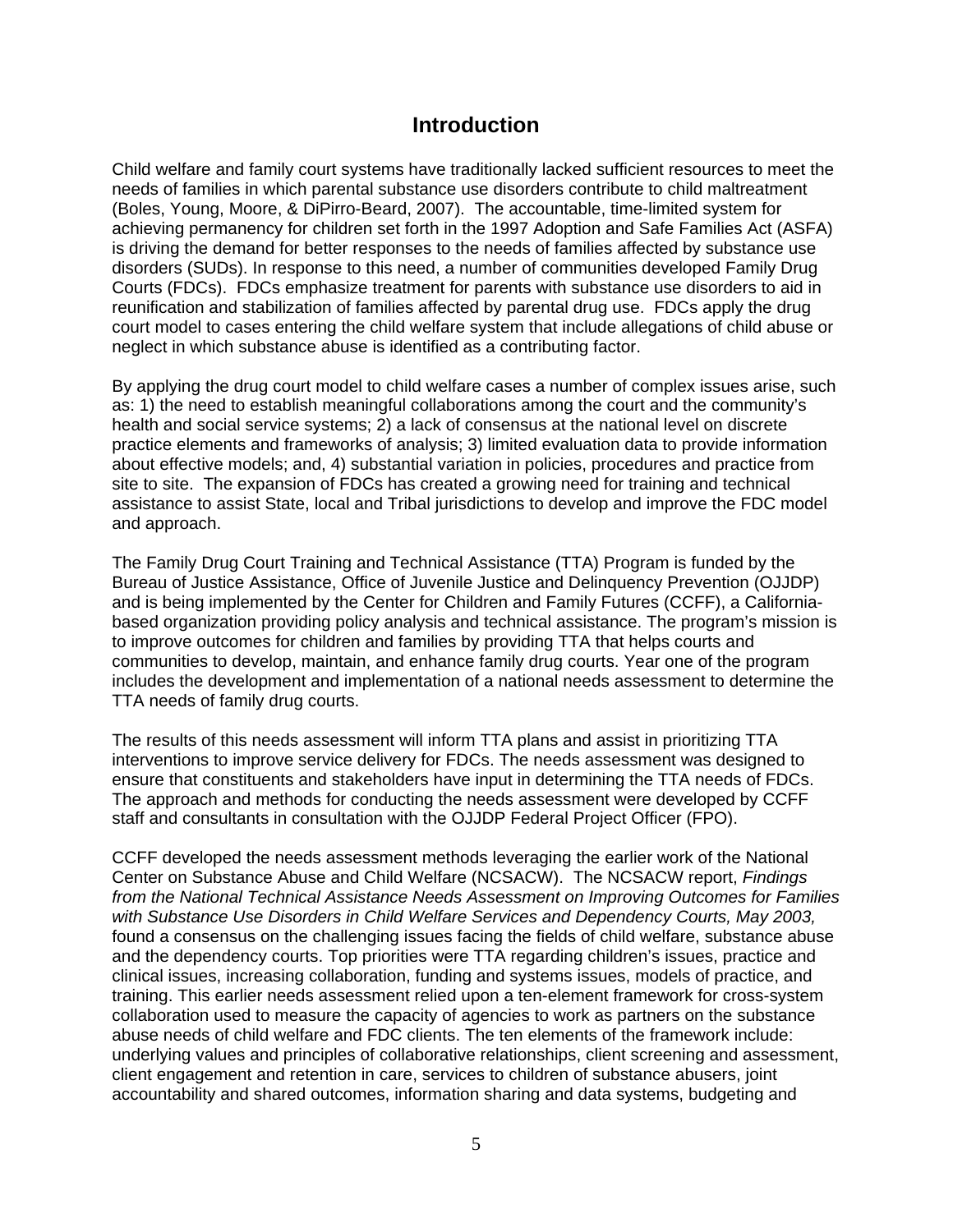program sustainability, training and staff development, working with related agencies, and working with community members and supporting families. This ten-element framework served as the organizing scheme for the primary data collection methods and the "lens" in which the results of this needs assessment were interpreted.

The following are the primary research questions to be answered by the needs assessment:

- To what extent are FDCs receiving TTA services?
- What barriers to accessing or using TTA services do FDCs experience or perceive?
- What TTA programs, strategies or interventions work best with FDCs?
- What related resources and services are available, accessible and appropriate for FDCs?
- What is the need for additional TTA provision to new and existing FDCs?

Multiple methods were developed for data collection:

- Interviews with key stakeholders representing professionals from court, child welfare services, and substance abuse treatment systems with varying levels of history and involvement with FDCs
- In-depth discussions with each of the newly funded OJJDP FDC projects
- An online questionnaire that solicited responses from each FDC team member in the OJJDP project
- Analyses of TTA requests generated through the NCSACW since October 2007 pertaining to FDCs

Common themes of TTA needs, topics of TTA and method of delivery from each interview and online questionnaire have been summarized in this report. Results of the needs assessment will be reported to OJJDP and will be used to develop CCFF's Action Plan for carrying out TTA activities over the next 18 months. It will inform OJJDP and other funders about the TTA needs of FDCs nationwide.

### **Stakeholder Discussions**

CCFF conducted in-depth stakeholder discussions with nine nationally-recognized experts in the field of dependency and problem solving courts to gather information about the TTA needs of FDCs. The discussions included stakeholder's opinions about the greatest TTA needs of FDCs, the extent to which FDCs are or are not receiving TTA services, the barriers to accessing or using services, which TTA programs, strategies or interventions work best with FDCs, what resources and services are available, accessible and appropriate for FDCs, and what is the need for additional TTA provision to new and existing FDCs.

A set of questions, the *Stakeholder Discussion Guide* (Appendix A), was developed to provide consistency across each of the stakeholder discussions. The questions were pilot tested using the expertise of retired FDC judge, Honorable Nicolette Pach, who reviewed the guide and provided feedback that was incorporated into the final version.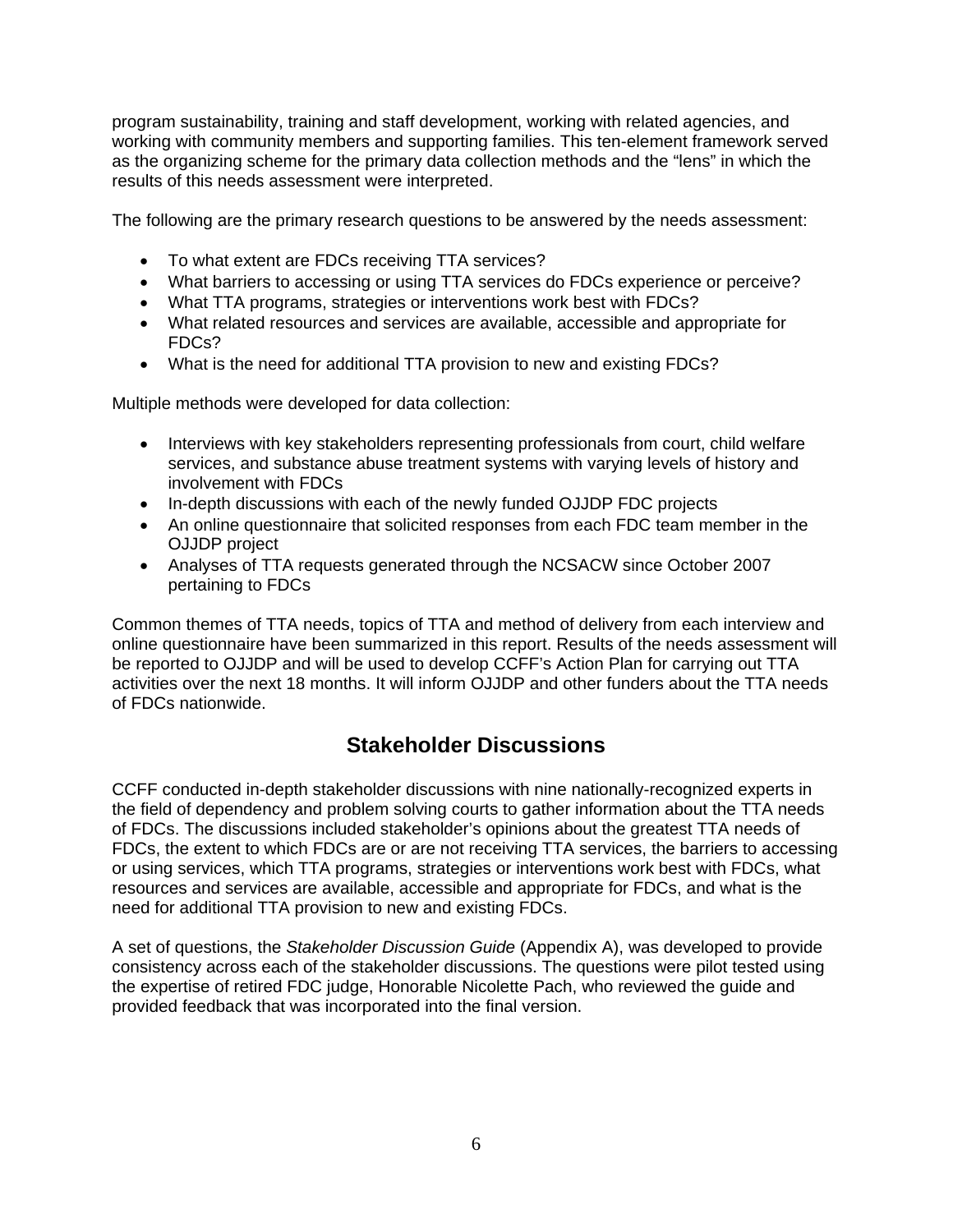### **Methods**

The key stakeholders were identified based on national recognition, knowledge of and experience with the Family Drug Court and/or other problem solving court models, including Tribal Wellness Courts. CCFF's FPOs from OJJDP, Substance Abuse and Mental Health Services Agency (SAMHSA) and the Children's Bureau provided input to finalize the list and narrow it to nine key stakeholders. Stakeholders were contacted via electronic mail, were introduced to CCFF and the OJJDP FDC project and were asked to participate in a 30-40 minute telephone interview using the Stakeholder Discussion Guide.

Stakeholders were informed that their responses would be transcribed into the data collection instrument and reported anonymously in the Needs Assessment. Each stakeholder was given a copy of the Stakeholder Discussion Guide in advance of their interview with CCFF.

The TTA Project Director, with the assistance of the TTA Program Associate and CCFF's Judicial Consultant, conducted the stakeholder interviews during the months of February, March and April 2010. Each interview began with a brief introduction to CCFF and a brief description of the OJJDP FDC project's major goals and objectives. Stakeholders were encouraged to respond to each question when asked, however they were informed that they could 'pass' on a question if they felt they lacked sufficient knowledge or expertise for that area. Each stakeholder was asked all 17 questions in the order they appear in the *Stakeholder Discussion Guide.* CCFF staff transcribed notes during the discussions. Following the last discussion, CCFF staff arranged the stakeholder responses into themes to develop a narrative of the nine stakeholder discussions. A summary of the stakeholder's responses can be found in Appendix B using Table 1*.* 

### **Results**

Overall, the common message arising from the stakeholder discussions is the need for a national consensus on FDC-related standards, including terminology and definitions and a common framework or key principles that FDCs can look to for ensuring the program carries out best practices. Tribal sites have a need for ensuring that standards and best practices are culturally relevant and customized for the individual tribe they are serving. Throughout the discussions, stakeholders identified tools and guidance that has assisted adult criminal drug courts to flourish and yet very few similar materials have been developed for the FDCs. In addition to the need for developing national consensus, the three most urgent TTA needs identified by the Stakeholders were:

- 1. Capacity Building
- 2. Building Cross System Collaboration
- 3. Services to Children

*Capacity Building —* Capacity building refers to the need for an organization or a system to strengthen, increase or improve its ability to operate and achieve its goals and its mission. Capacity building also refers to the ability to address infrastructure. In the context of the FDC, capacity building should address the ability to provide comprehensive services but also refers to the levels of knowledge and expertise of the FDC team members (institutional knowledge) and their ability to engage the community and sustain the FDC over time. There needs to be TTA to address the transition and turnover of FDC staff. The transition planning applies to FDC judges as well. Sites would benefit from TTA to establish an orientation and mentor program for judges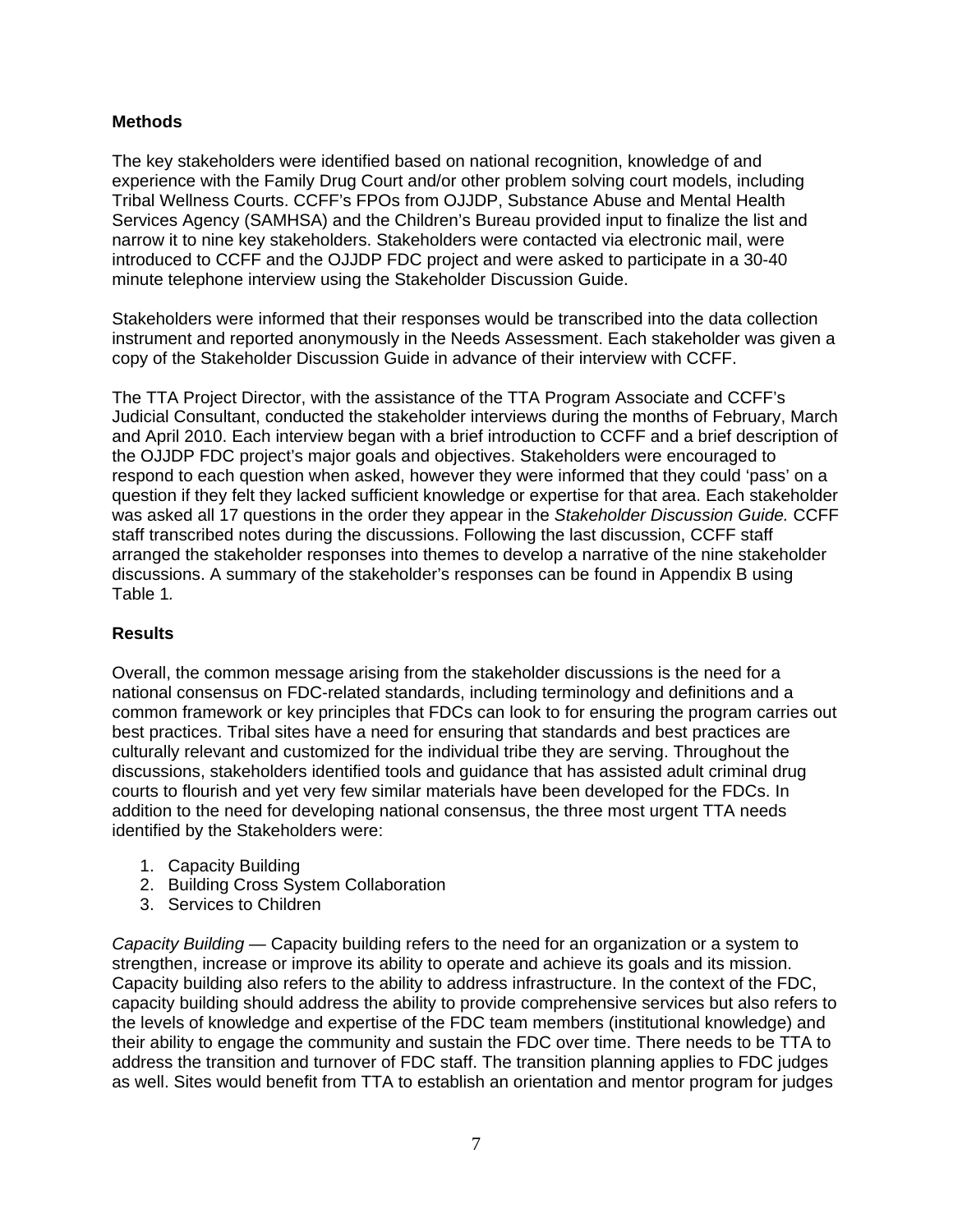and staff of each participating agency so that each position has a familiar and well trained FDC back-up which constitutes succession planning*.* 

The lack of FDC-specific TTA funding, coupled with the turnover of judges and staff in FDC programs has left many teams without sufficient knowledge and resources to carry out best practices and to engage the necessary support to sustain the FDC. Stakeholders noted that the widespread push for implementing FDCs in absence of FDC-specific TTA has resulted in some courts that have modified the adult, criminal drug court process to "fit" the FDC. As a result, there is a growing need for TTA specific to FDCs which focuses on the non-criminal aspects of the dependency case. In particular, several stakeholders identified the need for TTA for attorneys who are concerned with the voluntary admission of guilt and how that may impact the dependency case.

One of the most urgent training and technical assistance needs of the FDCs is the need to build the capacity of programs to increase performance through purposeful reflection, planning, and action to adapt to the changing needs of the population that it is serving and to ensure there are sufficient resources (including human resources) to sustain the FDC practice. Every stakeholder interviewed spoke to the critical need for FDCs to have the ability to collect data and report on the outcomes of the program. Stakeholders made a direct link between an FDCs data capabilities, the ability to show effectiveness, and the overall success and sustainability of their program.

*Building Cross System Collaboration —* The lack of current FDC-specific TTA has resulted in new FDCs which have relied upon the adult criminal drug court model to develop and operate the FDC. As a result, some FDCs operate without a clear understanding of the need for full participation by their child welfare agency and/or community treatment centers.

TTA is needed for FDC teams to understand the critical differences between the adult criminal drug court and the family drug court models. Cross system collaboration becomes much more complex in an FDC due to the fact that the FDC is responsible for serving the entire family. Also, each participating agency has a different responsibility to their client and each identifies the client based on their role on the team. For instance the court sees its primary responsibility to the family, the treatment provider sees its client as the parent and the child welfare worker identifies the child as the client.

The need for TTA to establish a common language for FDCs which incorporates the legal or judicial, the treatment or recovery and the child welfare perspective is critical in assisting teams to establish a cross-system and collaborative mission and goals for their FDC.

TTA is needed to help FDC teams create and maintain a solid foundation of a shared mission and goals of the program. On a similar note, each FDC team member should have a clear understanding about their own role on the team, as well as the roles of each other team member or partner organizations to achieve the shared mission.

TTA should include refresher courses for established FDCs as well as a way to gauge the "temperature" and culture of the FDC team as a collaborative group. The TTA should include facilitation to assist the teams in coming together to talk about their professional and personal agendas and how those may or may not impact their work together.

FDCs have a need for continuous cross-training of staff or team members. TTA should help FDCs identify and prioritize their immediate, short and long term training needs. TTA should focus on assisting teams to develop a curriculum of training based from their needs and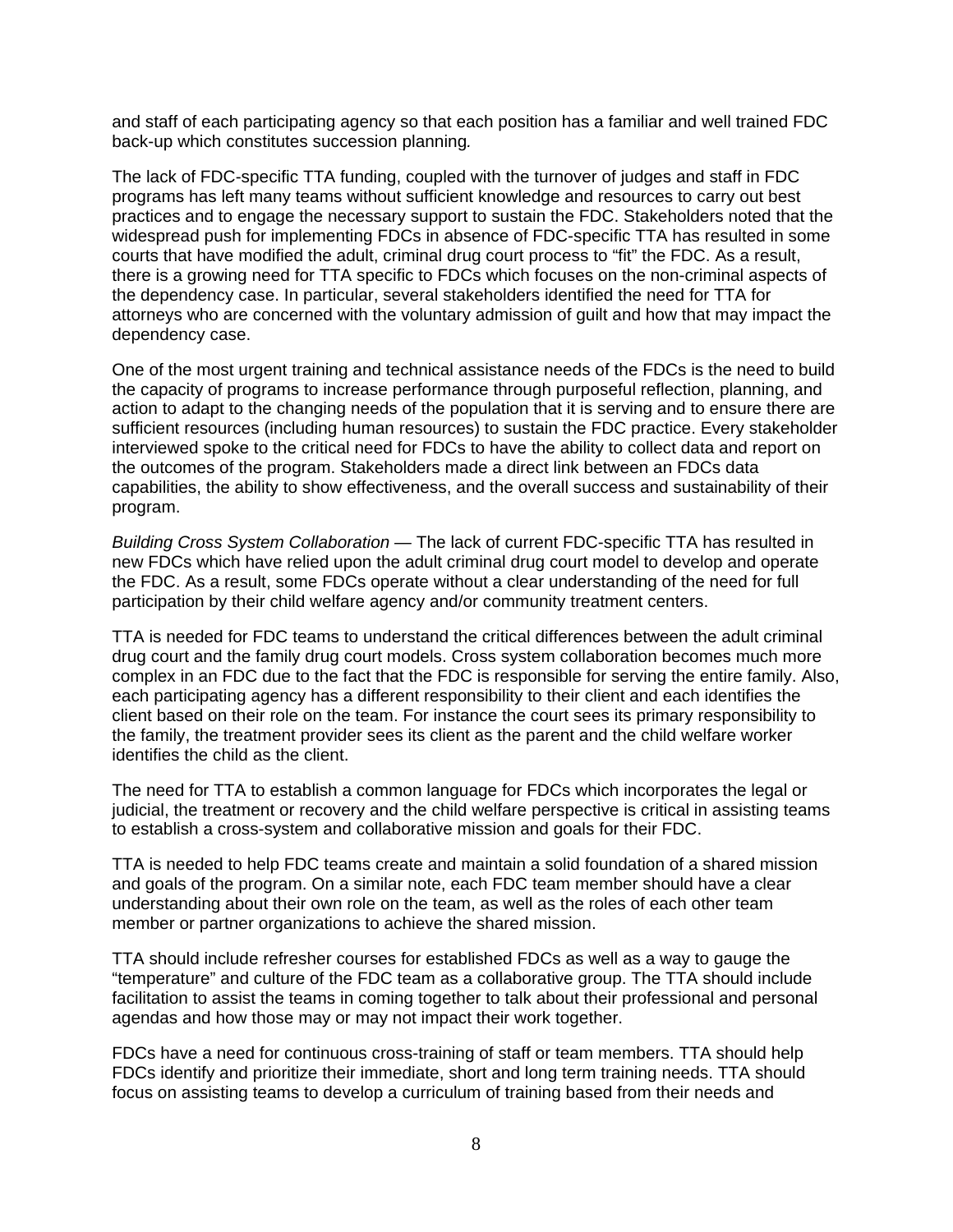priorities. The cross-training curriculum must be ongoing, include team building activities (e.g. brown bag lunches) and be available for new team members. It is important that all FDC team members have at least a basic understanding of each of the systems involved in the FDC and how their role interrelates with that system. Eleven suggested training topics were listed by stakeholders<sup>i</sup>. Stakeholders also felt that TTA is needed to teach FDC teams about the role and ethical responsibilities of attorneys, which has been a problem for some FDCs requesting help.

Stakeholders communicated the lack of knowledge about the ASFA and the strict timelines that should serve as a basis of FDC planning. Specifically, stakeholders discussed the need for all FDC team members to understand the conflicting timelines associated with substance abuse treatment and the need to establish permanency for the child(ren) within the ASFA timeline. FDC teams need help resolving the fundamental tension between the best needs of the child and the rights of the parent(s).

FDCs need TTA to identify community leaders, looking to faith-based organizations, schools, and other groups to assist in supporting FDC families. TTA for FDCs should focus on strategies for involving the community in the FDC, including advisory boards which include community leaders and others invested in the FDC model who can champion the FDC cause. TTA should include ways to identify and recruit these stakeholders and leaders.

*Services to Children —* In serving families, stakeholders all touched upon the need for TTA to assist FDC teams in respecting and valuing different types or styles of families. There is a need for TTA to help team members understand different cultural beliefs and values about family, including styles of parenting. FDCs need TTA to understand how to assess for, or find the resources to assess the needs and provide services to serve children and youth. There is a need to provide TTA to assist FDC teams to ensure that children are not punished unintentionally as a result of responses to the parent's behavior. TTA should focus on the trauma-informed services for children and the long-term impact of parents' substance use disorders. Since FDCs differ greatly from the adult criminal drug court model in the need to ensure comprehensive services are being provided to the children of the parents participating in the FDC, FDCs need TTA to assist them in understanding the specialized needs of children of substance abusing parents. Finally, stakeholders discussed the need for all members of the FDC team and their participating organizations to serve the family through a strength-based lens and view the parents as part of the solution.

*FDC Design —* Stakeholders generally used different terminology and in some cases had different definitions for the two most typical FDC designs: the parallel or bifurcated and the integrated "one judge, one family" model. The stakeholder's responses indicate the need for national consensus for terminology across the FDC field. As an example, an FDC which operates a Dependency Court in parallel with an FDC may define itself as an "integrated court" because the FDC team and the Dependency Court Judge adhere to a consistent protocol for communication about the case. Thus to this site, they see themselves as "integrated" although the two courts operate in parallel. Also, there is a need for tribal-specific TTA that assists tribal FDCs to design a program that will be supported and sustained by the members it serves.

Stakeholders were asked to discuss two different FDC models (the parallel or bifurcated and the integrated "one judge, one family" model) and to discuss the strengths and the challenges presented with each of the models. All of the stakeholders indicated the need for each court or jurisdiction to weigh the pros and the cons of each model to decide which works best for their jurisdiction.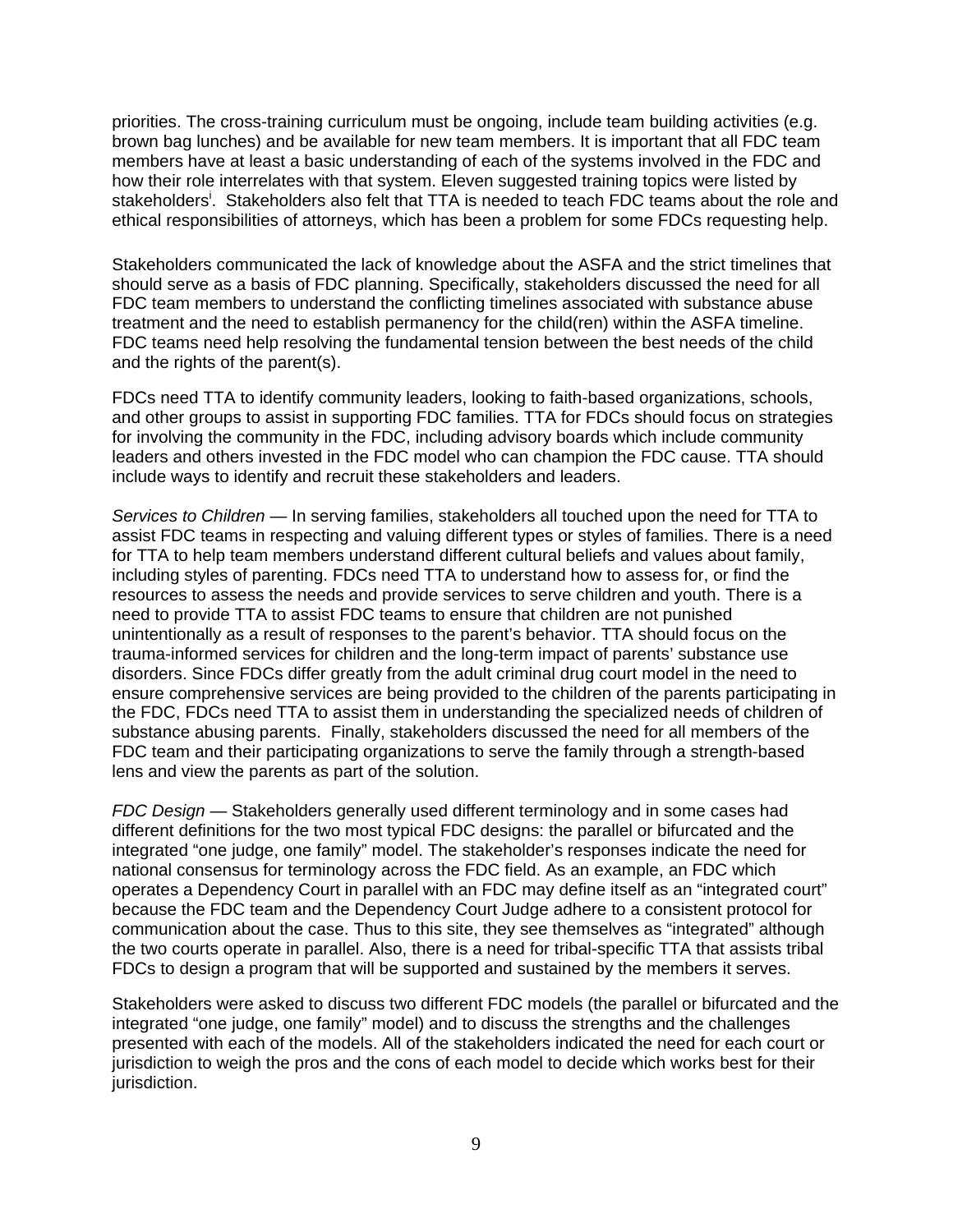Responding to what types of TTA could benefit each FDC model stakeholders agreed that each model presents its own legal challenges. FDC teams may be able to utilize TTA to understand the issues unique to their population to make the best decision about the best model for their community. Despite the model chosen, coordination between courts and/or among FDC team members is critical. One stakeholder summed it up, "The biggest threat to effective outcomes is poor communication."

*Expansion of FDCs —* Going to scale, or expanding the effort to serve a larger portion of court and child welfare–involved families with a substance use disorder is an issue for all problem solving courts. FDCs are "just touching the tip of the iceberg" as one stakeholder put it in reaching clients who could benefit from more intensive services and judicial supervision.

Stakeholders were asked about the barriers for FDCs to go to scale. An almost unanimous response to this question was that a lack of resources was a major problem. Since some judges operate the FDC on "their own" time, the resource issue is that the FDC is an extra workload on top of their regular caseload. Stakeholders also mentioned the lack of court space, judicial support or resources, insufficient time for FDC judges to manage a larger population and continue to give each client and family adequate time, a lack of services in the community to provide accessible treatment, a lack of wraparound services such as housing options and employment services, as well as a lack of staff from supporting agencies to work with FDCs. If expansion is desired, FDCs may need assistance to work with treatment providers and other community agencies to re-direct funding to accommodate increased numbers.

As FDCs expand in scale they are also expanding in scope, which raises the question of how FDCs relate to other agencies. Scale is the size of the FDC relative to total need, and scope is the range of services provided relative to families' needs. TTA should assist FDCs on how to define their scope in involving agencies who also serve FDC clients (i.e., domestic violence, mental health). A Judge may have the best success at getting people from these other agencies to work collaboratively.

*Screening and Assessment —* FDCs may require TTA to choose appropriate screening and assessment tools concerning substance use disorders and ensure they are culturally relevant. Stakeholders noted that targeting issues and the degree of risk which the FDC decides they should accept in screening clients may also require TTA. With respect to engagement and retention of FDC participants, team members should receive TTA in evidence-based practices such as motivational interviewing and understanding how to treat clients and families from a strengths-based perspective.

*Treatment Quality —* Stakeholders strongly agreed that teams should engage substance abuse treatment programs early in the planning stages of the FDC, including raising issues of treatment quality. FDCs need to receive TTA which educates the team on what to look for in a quality treatment program or provider including licensing, accreditation, different treatment philosophies and counseling styles, evidenced-based practices, engagement and retention rates for the provider, and whether the program provides comprehensive, culturally relevant, gender-specific and family services. The FDC team should also be educated about the National Institute on Drug Abuse's Principles of Effective Drug Treatment (National Institutes of Health, National Institute on Drug Abuse, 2009) and should understand how those principles apply to FDCs.

*Evaluation —* The FDC evaluation process must not be overlooked in the planning stages and can assist the team to choose clearly defined and measurable goals that can be used to enhance sustainability options. These issues are closely related to information systems and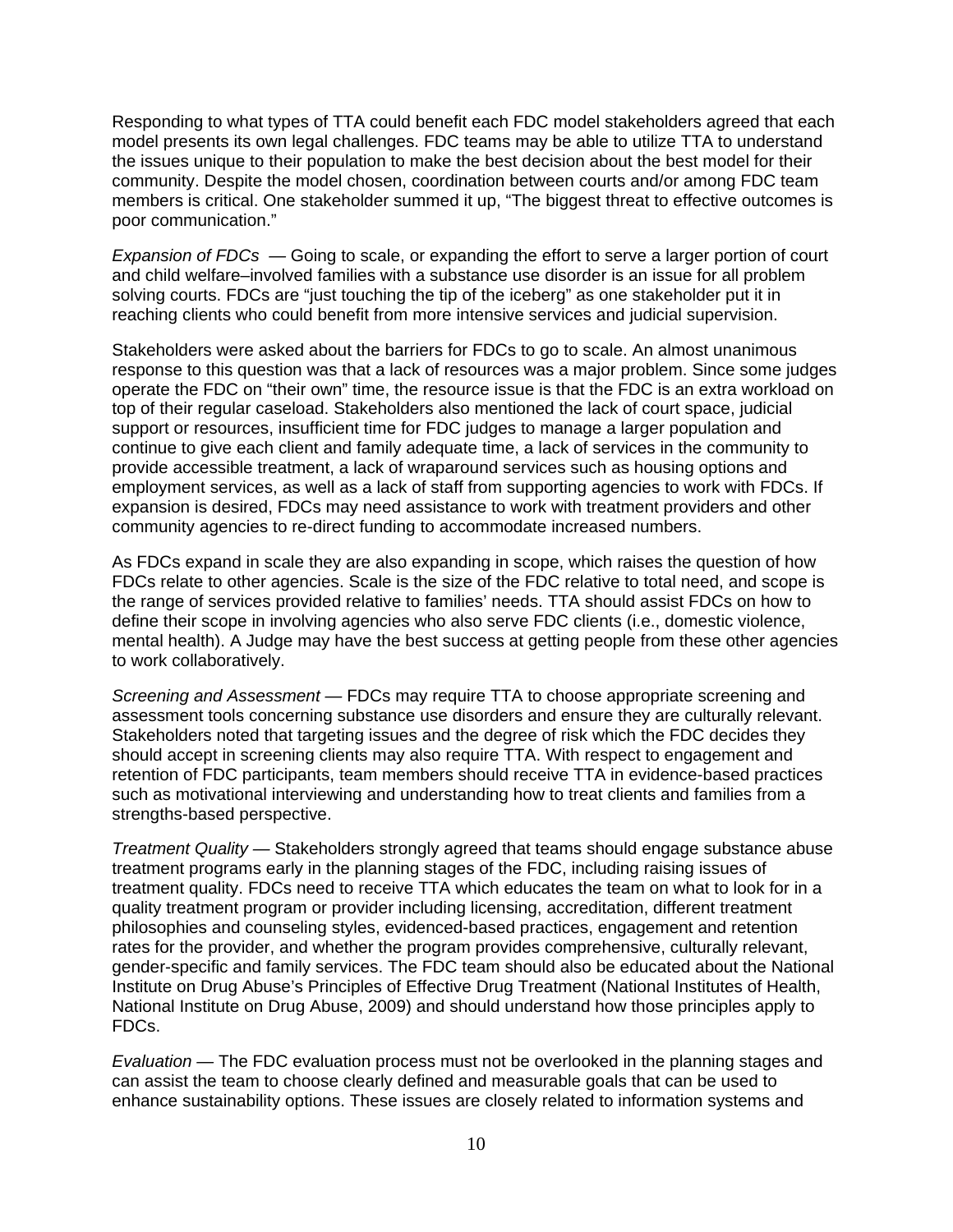TTA on models of data sharing across agencies. Most sites are in need of TTA to address the issues of confidentiality and compliance with Health Information Portability and Accountability Act (HIPAA) standards.

*Sustainability —* TTA is needed to assist FDCs in addressing the issue of sustainability. Sustainability planning should begin early in the planning stages of an FDC. Using existing resources, working with providers to reallocate existing resources, leveraging funding sources between partner agencies will all help to facilitate shared goals and promote sustainability. TTA should assist FDCs to identify and maximize financing models and strategies. Stakeholders noted that State and local funding flows can create treatment disparities in States where some grantees have Federal grants and other do not. FDCs need TTA to learn strategies for marketing the program with data and stories about client success.

See Appendix C for a summary of the TTA Needs Identified by Stakeholders organized within the NCSACW's Ten Element Framework for System Linkages.

### **Consultative Teleconference with OJJDP FDC Projects**

### **Introduction**

In October, 2009 the Bureau of Justice Assistance, OJJDP awarded grants to 14 sites to build the capacity of States, State and local courts, units of local government, and Federally recognized Indian tribal governments to either implement new drug courts or enhance preexisting drug courts for substance-abusing adults involved with the family dependency court as a result of child abuse and neglect issues. Awardees are expected to provide services to children of the parents in the program as well as to the parents and must develop and implement a sustainability plan during the grant period to continue operation of the family drug court when the grant ends. Funding awards range from \$350,000 (Enhancement) to \$500,000 (Implementation) over three years.

### **Method**

In November 2009, CCFF staff contacted each of the 14 OJJDP-funded FDCs to congratulate them on their OJJDP award and to introduce the CCFF organization as the provider of TTA. During the initial congratulatory calls to the sites, the CCFF team scheduled a teleconference with each site's Project Director and other members of the FDC team to kick off the TTA project. The goals for the consultative teleconference meetings with the FDC sites were to:

- 1) Introduce CCFF and summarize its TTA strategy for the next two years;
- 2) Solicit basic information about the site and request a copy of their application to OJJDP; and,
- 3) Determine the immediate TTA needs of each site.

Each call lasted approximately 30-45 minutes and was followed up with an email to each Project Director from CCFF. The email follow-up incorporated a brief summary of the TTA needs of the site, as applicable, provided contact information for CCFF FDC staff, listed CCFF and NCSACW's website address, and included TTA materials such as:

- NCSACW Online Tutorials
- Article by Retired Judge, Honorable Nicolette M. Pach: *An Overview of Operational Family Dependency Treatment Courts* (upon request)
- Information on the Regional Partnership Grantee Conference
- Research and Evaluation of Family Drug Courts (upon request)
- General Information about the Family Drug Court Model (upon request)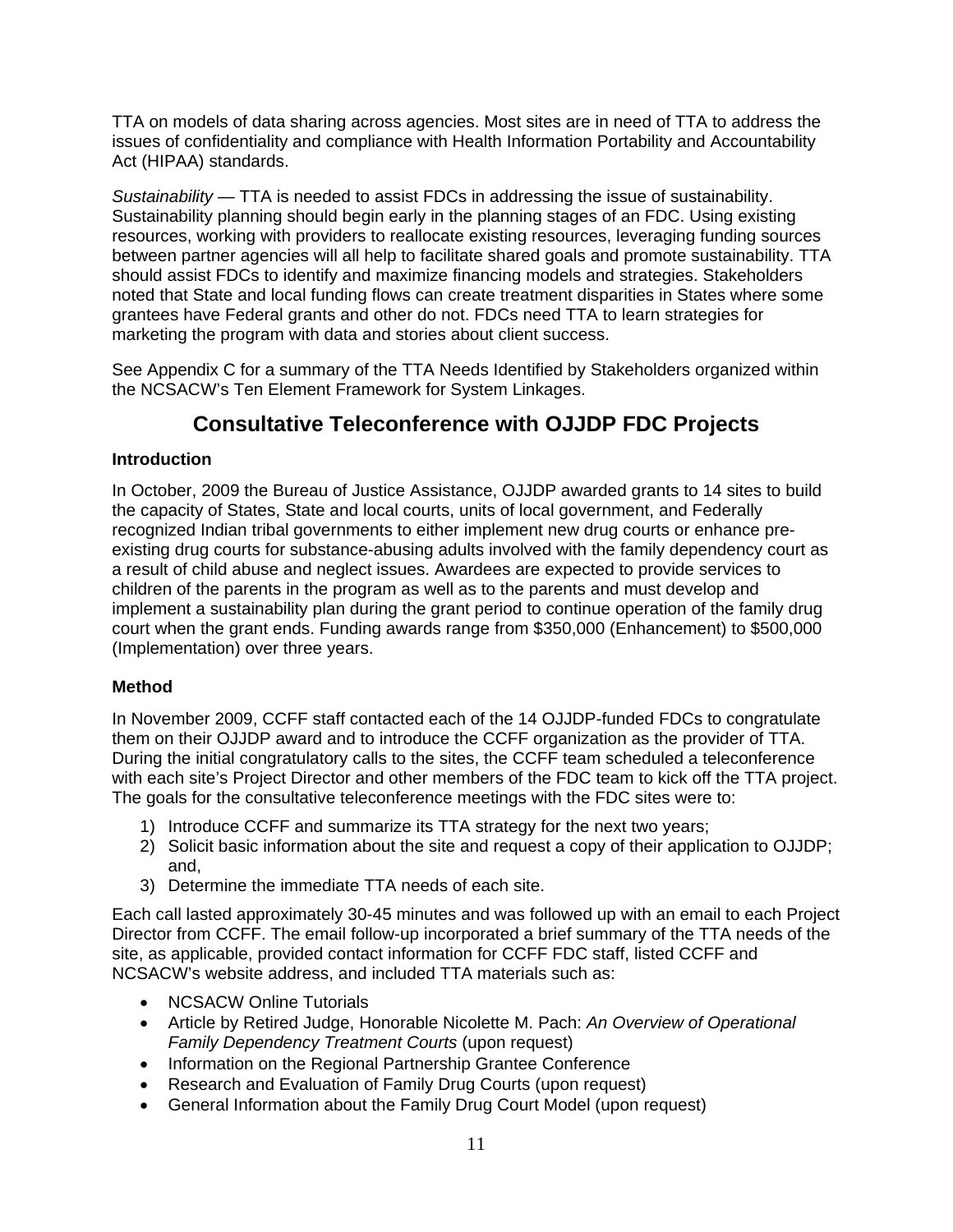### **Respondent Characteristics**

Of the 14 OJJDP-funded FDCs eight were funded for implementation and six for enhancement activities. Sites are located throughout the United States with three sites in California, two in both Florida and Georgia, one in Oregon, Illinois, Indiana, Minnesota, Kentucky, New Jersey and Maine. One Tribe, six counties, and seven court-led agencies are responsible for overseeing the FDCs. All calls were attended by the Project Director and other staff varied but typically included a Judicial Officer(s), Attorneys, Substance Abuse Treatment and representatives from Child Welfare.

### **Results**

During the consultative site calls, several key themes for TTA needs emerged. The TTA needs are organized by the NCSACW's Ten Element Framework for System Linkages.

| <b>Key Element</b>                                              | <b>Question/Need Identified</b>                                                                       |
|-----------------------------------------------------------------|-------------------------------------------------------------------------------------------------------|
| Underlying values and principles of                             | Collaboration, how to get all the partners to the table<br>$\bullet$                                  |
| collaborative relationships                                     | Establish policies and procedures for the FDC<br>$\bullet$                                            |
| Client screening and assessment                                 | Clearly define the target population<br>$\bullet$                                                     |
| Client engagement and retention in                              | How to recruit families into the FDC<br>$\bullet$                                                     |
| care                                                            | What are the most effective engagement and<br>$\bullet$                                               |
|                                                                 | retention strategies to use with families?                                                            |
|                                                                 | How do recovery specialists promote engagement<br>$\bullet$<br>and retention?                         |
| Services to children of parents with<br>substance use disorders | How can we engage children who have already been<br>$\bullet$<br>removed?                             |
| Joint accountability and shared                                 | Which FDC Model (integrated or parallel court) will<br>$\bullet$                                      |
| outcomes                                                        | best support our FDC and help us achieve our                                                          |
|                                                                 | outcomes?                                                                                             |
| Information sharing and data                                    | What type of data should we be tracking?<br>$\bullet$                                                 |
| systems                                                         | Are there HIPPA or confidentiality concerns when<br>$\bullet$<br>sharing data?                        |
| Training and staff development                                  | Recovery specialists as an effective FDC strategy<br>$\bullet$                                        |
|                                                                 | Cross training the FDC team members regarding<br>$\bullet$<br>each others' roles and responsibilities |
|                                                                 | Training on methadone maintenance and other<br>$\bullet$<br>forms of harm reduction strategies        |
|                                                                 | Training in engagement and retention strategies that<br>$\bullet$                                     |
|                                                                 | can be utilized by all members of the FDC team                                                        |
| <b>Budgeting and program</b>                                    | Assistance in developing a successful funding model<br>$\bullet$                                      |
| sustainability                                                  | How do we develop an evaluation that will help us<br>$\bullet$                                        |
|                                                                 | "sell" the FDC program to funders?                                                                    |
| Working with related agencies                                   | Request for information about other FDC-related<br>$\bullet$<br>projects in the State                 |
| Working with the community and                                  | How do we get the community involved?<br>$\bullet$                                                    |
| supporting families                                             | Who are the FDC stakeholders?<br>$\bullet$                                                            |
|                                                                 | How can we locate and network with other tribal<br>$\bullet$                                          |
|                                                                 | courts?                                                                                               |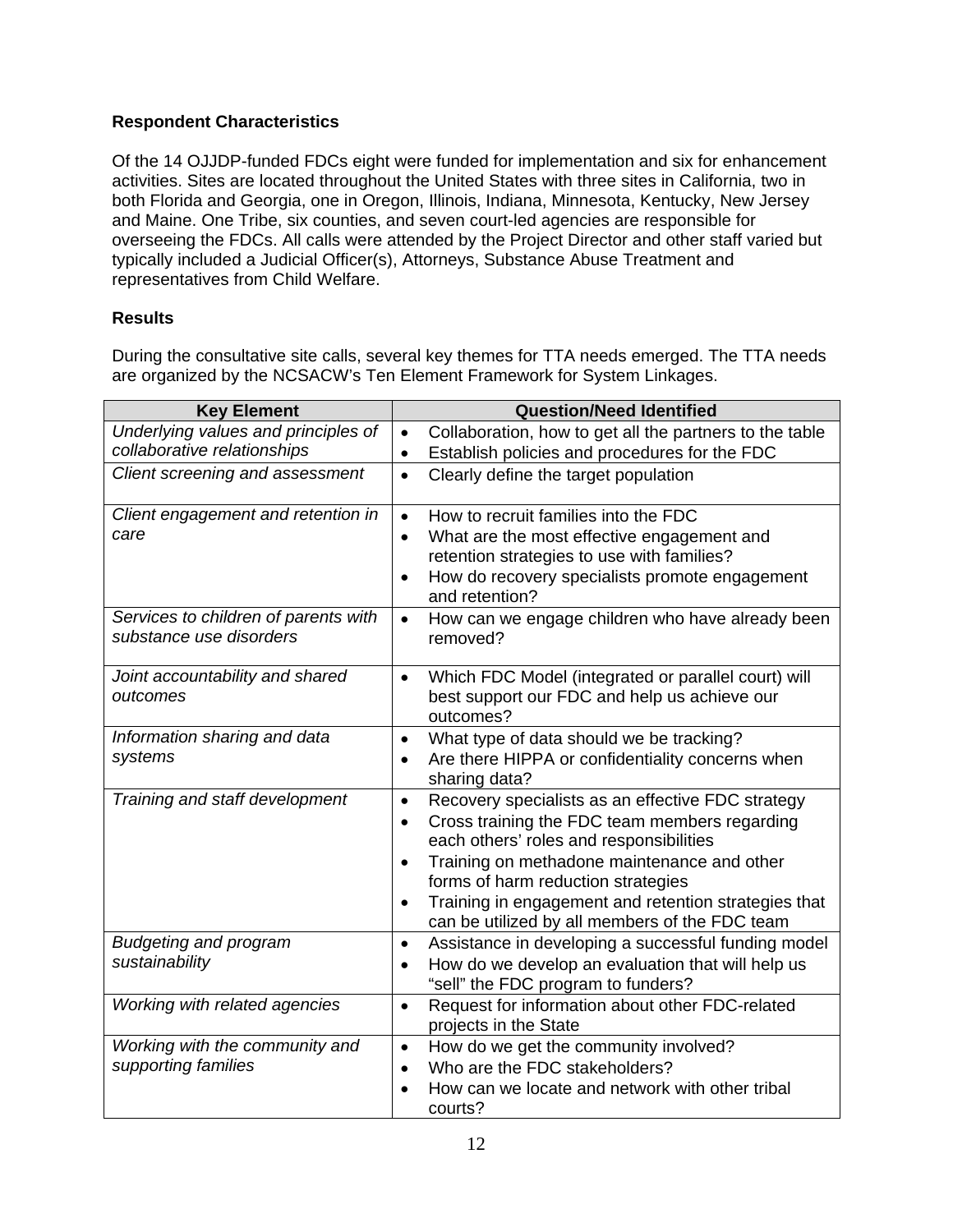### **Online Questionnaire for FDC Teams**

### **Introduction**

CCFF also used its ten-element framework of system linkages to organize the questionnaire. The questions were tailored to assist the FDCs to determine their level of collaborative development and to assist the FDC team members in identifying their team's TTA needs. Each member of the FDC team including the judge or magistrate, coordinators, child welfare workers, treatment professionals, lawyers and others were asked to complete the questionnaire to ensure that the needs of each FDC partner were considered. The questionnaire was available for constituents to complete online using SurveyMonkey. The information was analyzed at two levels: 1) data were entered into SPSS, results aggregated, analyzed, and summarized; and, 2) each FDC team's specific responses were summarized and returned to the FDC Project Director to aid the team in examining its strengths and challenge areas as well as to prioritize future team development activities. Several discipline and system-specific questions were included.

*Primary Role —*The respondents were asked to indicate their primary role in the following areas: Judicial staff, manager, support (clerical), child protective services, substance abuse treatment provider, other service provider, legal staff, research, child development specialist or "other."

*Years of Experience —*The respondents were asked for the total years of experience they have in their primary role (at this and other agencies).

*Length of FDC Operation —*The respondents were asked how long their FDC had been in operation.

*Services Offered —*The respondents were asked to indicate if their FDC provided a variety of service components. Choices included:

- Case management and case conferencing;
- Wraparound or in-home services;
- Parenting or family strengthening;
- Family therapy or counseling;
- Mental health or trauma services for adults;
- Substance abuse treatment for adults:
- Specialized outreach and engagement;
- Substance abuse prevention services;
- Family-centered treatment or family based services;
- Screening and assessment of child welfare and other children's issues;
- Screening and assessment of substance use and other adult issues:
- Children's services:
- Cross-systems collaboration on clinical and practice issues;
- Cross-systems collaboration on program and policy activities, or "other" services.

*Prior Technical Assistance —* The respondents were asked if their site had received prior FDC-specific TTA and, if so, what type of TTA they had received.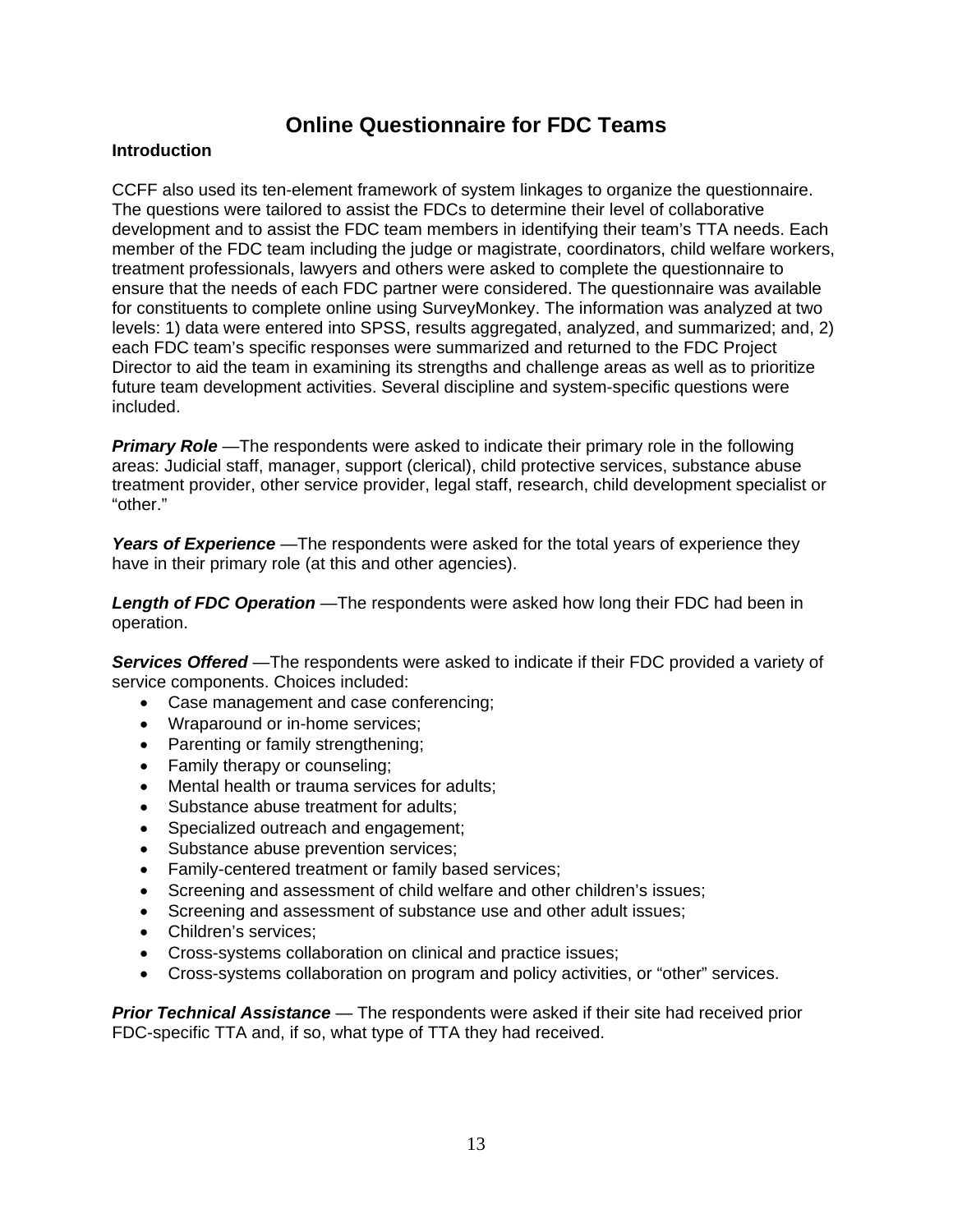*Stage of FDC —*The respondents were asked to rate the stage of their FDC. Choices include:

- in the planning stages;
- have started the FDC but are in early implementation stage;
- or a mature (two years or longer) FDC.

*Goals of the Program —*The respondents were given a series of possible goals for their FDC. Choices include:

- Keeping at-risk children in the custody of a parent or caregiver through case closure;
- Reducing the occurrence and/or recurrence of substantiated or indicated child maltreatment;
- Reducing the length of stay in foster care, reducing re-entries to foster care, timeliness of permanency (adoption, legal guardianship);
- Prevention of substance exposed newborns;
- Connecting children to supportive services (developmental, mental health, educational);
- Improving well-being, increasing access to substance abuse treatment;
- Increasing retention in substance abuse treatment;
- Reducing substance use, connecting parents to supportive services (medical, dental, mental health);
- Increasing rates of parental employment;
- Decreasing rates of parental criminal behavior;
- Improving parental mental health status;
- Increasing parental capacity to care for their children's needs and family's well-being;
- Improving family relationships and functioning such as parent-child and other family interactions;
- Decreasing risk factors associated with reasons for service and/or increase in protective factors to prevent child maltreatment, and
- Housing.

*Technical Assistance Topic Area Level of Interest -* Respondents were given a series of TTA topic areas and asked to rate their level need for receiving TTA in that topic. Choices included:

- $1 =$  little or no need
- 2 = moderate need
- 3 = extreme need (See Appendix D).

### **Methods**

The online questionnaire was pilot tested by representatives of FDCs and included input from the court, child welfare and substance abuse treatment providers. The results of the pilot study were discussed among CCFF staff and shared with the OJJDP FPO. In addition, the results of the pilot test were shared with FPOs from Children's Bureau and the Substance Abuse and Mental Health Services Agency (SAMHSA), thus providing for review of appropriate content from the perspectives of the three systems: OJJDP (court), Children's Bureau (child welfare), and SAMHSA (substance abuse).

In January 2010, a link to the online SurveyMonkey was sent to all nine FDC sites in the OJJDP project. Depending on the site's request, the TTA Project Coordinator either sent the link to the Project Director who then sent it out to each FDC team member or the TTA Project Coordinator sent the link directly to each FDC's team members. The TTA Project Coordinator sent a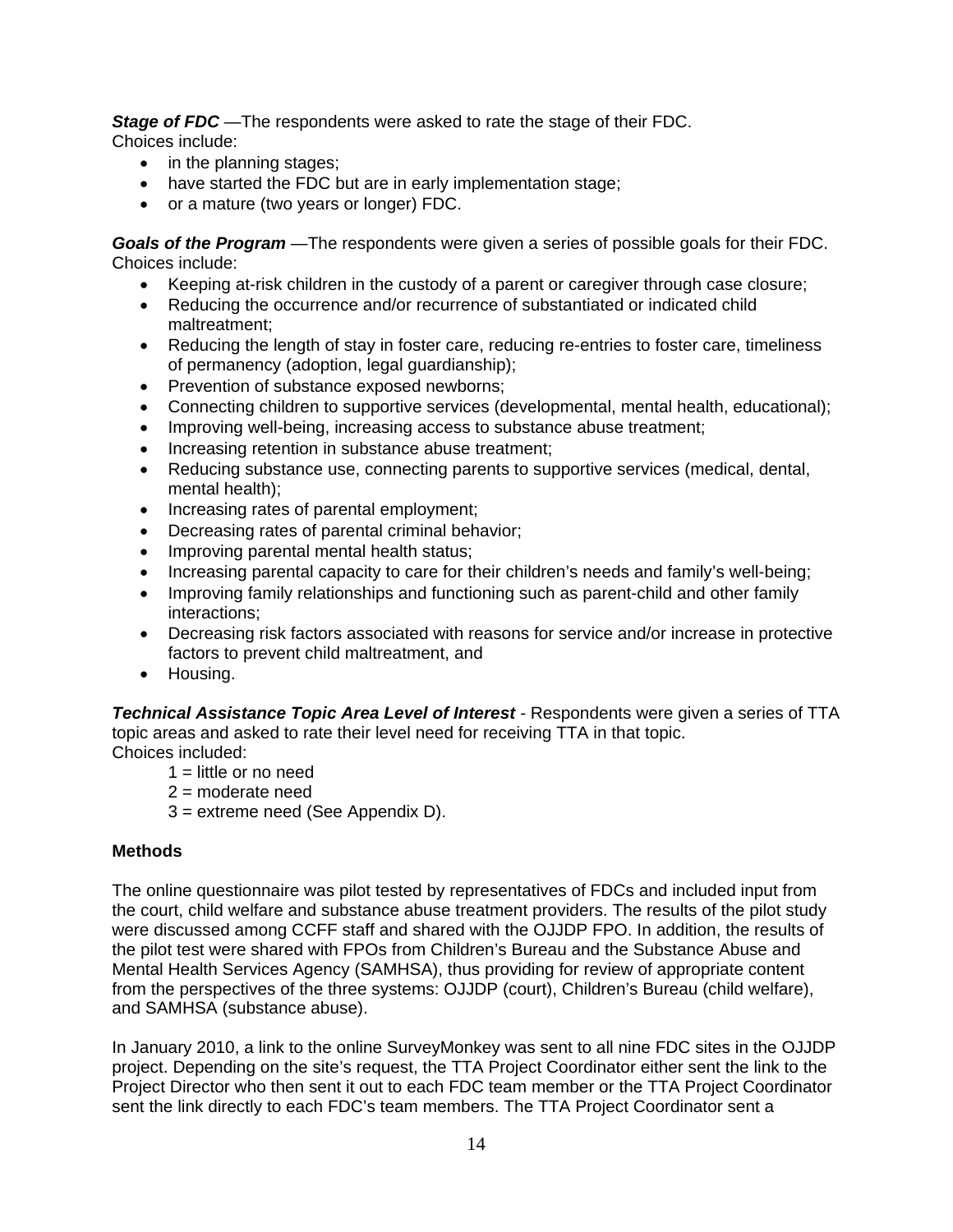reminder to all constituents three business days prior to the cut-off date, which was February 26, 2010.

Qualitative information gathered from the questionnaire was analyzed for common themes of TTA need and method of delivery. Responses from the Survey Monkey were reviewed and coded and themes were quantified. Quantitative data was transferred to Statistical Package for the Social Sciences (SPSS) so that descriptive and bivariate statistics could be performed and differences in responses analyzed. Descriptive statistics were generated to produce minimum value, maximum value, mean, median, and standard deviations for variables of interest. Additional analyses included cross-tabulation and t-tests. Specifically, total scores were generated for scales and subscales, after which mean differences were examined by Analysis of Variance (ANOVA). Differences, if any, among new and experienced<sup>ii</sup> respondents were assessed.

#### **Results**

**Respondent Characteristics** - As shown in the table below, eighty-six respondents from 10 States and with an average of 10.4 years of experience completed the online needs assessment:

|                                      | Respondents $n = 86$ |      |  |
|--------------------------------------|----------------------|------|--|
| <b>State</b>                         | n                    | %    |  |
| Minnesota                            | 18                   | 20.9 |  |
| California                           | 14                   | 16.3 |  |
| Florida                              | 13                   | 15.1 |  |
| New Jersey                           | 13                   | 15.1 |  |
| Illinois                             | 9                    | 10.5 |  |
| Maine                                | $\overline{7}$       | 8.1  |  |
| Georgia                              | 6                    | 7.0  |  |
| Indiana                              | 3                    | 3.5  |  |
| Kentucky                             | $\overline{2}$       | 2.3  |  |
| Missouri                             | 1                    | 1.2  |  |
|                                      | 86                   | 100% |  |
| Mean Years of Experience (SD, Range) |                      |      |  |
|                                      | 10.4 (8.8, 0-33)     |      |  |

As shown in the table below by discipline, legal staff represented nearly 20% of the respondent followed by management, child protective services or child welfare, and judicial staff. A smaller percentage of respondents represented substance abuse treatment providers, other service providers, researchers, support staff, child development specialists, and those in other categories such as Court Appointed Special Advocates (CASAs), case managers, and probation officers.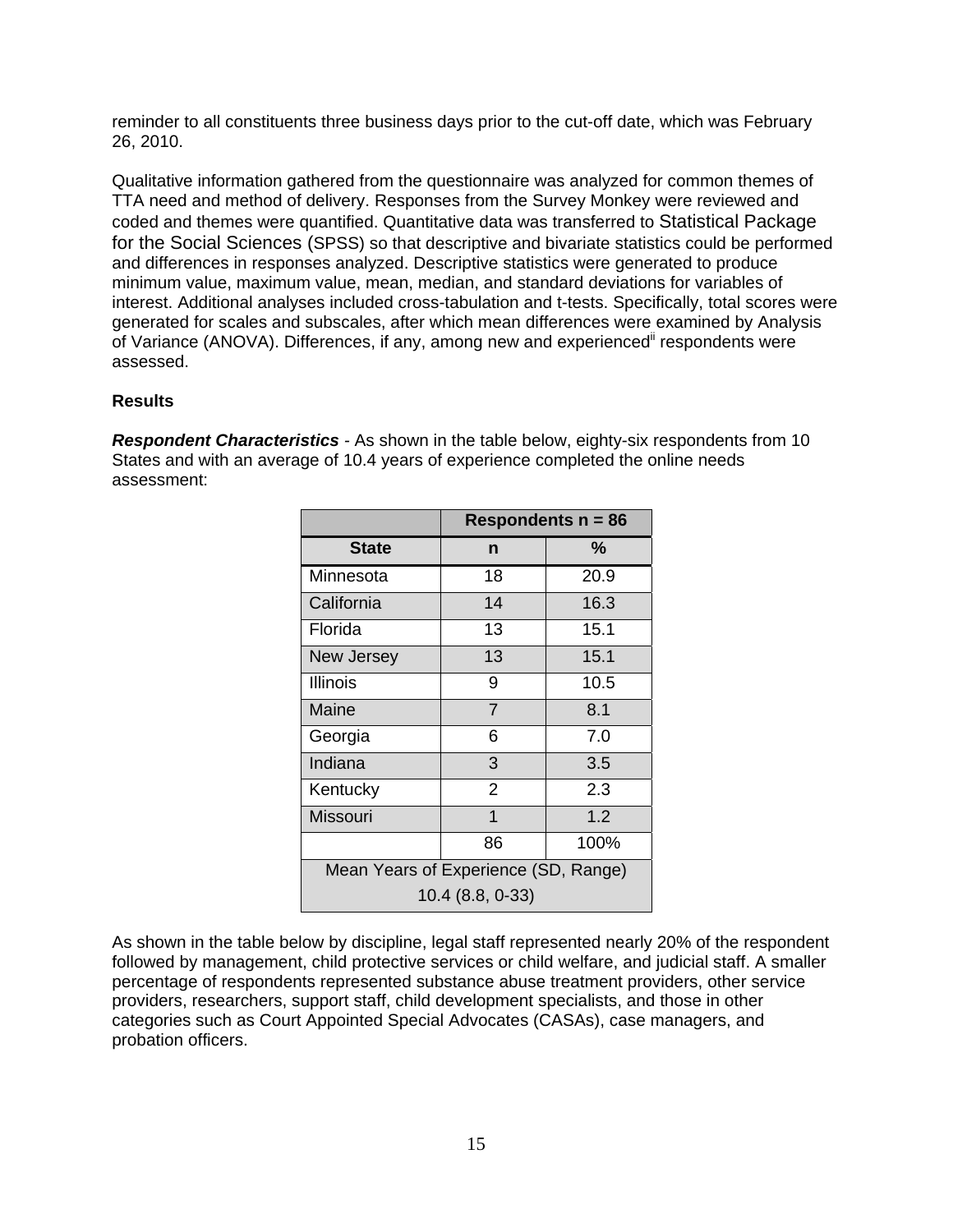|                                       |                | Respondents $n = 86$ |
|---------------------------------------|----------------|----------------------|
| <b>Primary Role</b>                   | n              | %                    |
| <b>Legal Staff</b>                    | 17             | 19.8                 |
| Management                            | 15             | 17.4                 |
| <b>Child Protective Services</b>      | 14             | 16.3                 |
| Judicial Staff                        | 12             | 14.0                 |
| Substance Abuse Treatment<br>Provider | 5              | 5.8                  |
| <b>Other Service Provider</b>         | 5              | 5.8                  |
| Researcher                            | $\overline{2}$ | 2.3                  |
| <b>Support Staff</b>                  | 1              | 1.2                  |
| <b>Child Development Specialist</b>   | 1              | 1.2                  |
| Other                                 | 14             | 16.2                 |
|                                       | 86             | 100%                 |

*Length of Operation —* The FDCs completing the needs assessment have been operating an average of 2.7 years. Almost 41% of the respondents indicated that their drug court as new or had been in existence for less than one year, while 11.6% have been operating for 1 to 2 years, 33.7% have been in operation for 2 to 5 years, and 10.5% have been in operation for more than 5 years. Almost 4% of the respondents reported that they did not know how long their FDC has been in operation.

*FDC Service Components —* The respondents indicated that their FDC offers or plans to offer the majority of possible service components (see Table 2). In particular, 84.9% of respondents reported that their FDC offers or plans to offer case management or case conferencing services and 82.6% offers or plans to offer substance abuse treatment services for adults. Over half of the respondents also indicated that their FDC offers or plans to offer parenting or family strengthening (65.1%), family therapy or counseling (60.5%), screening and assessment of substance use and other adult issues (60.5%), screening and assessment of child welfare and other children's issues (58.1%), family-centered treatment or family based services (55.8%), wraparound or in-home services (53.5%), mental health or trauma services for adults (52.3%), and children's services (51.2%). The two least frequently offered services related to crosssystems collaboration in program and policy activities (27.9%) and clinical and practice issues (30.2%) (See Appendix B, Table 2).

*Prior FDC-Specific Training or Technical Assistance —* A large portion of respondents reported that they did not know if their site has received prior FDC TTA and 25.6% reported that their site has not received any prior FDC TTA. The remaining 27.9% of the respondents reported that their site has received prior TTA. Topics of prior TTA included: basic training for FDCs, annual drug court training, National Drug Court Institute (NDCI) and OJJDP training, Federal training and training on client readiness.

*Stage of FDC —* Almost half of the respondents indicated that they worked for a mature FDC which has been in operation for at least two years (47.7%). Almost 42% of the respondents reported that their FDC was in the early implementation stage and 10.5% reported that their FDC was in the planning stages.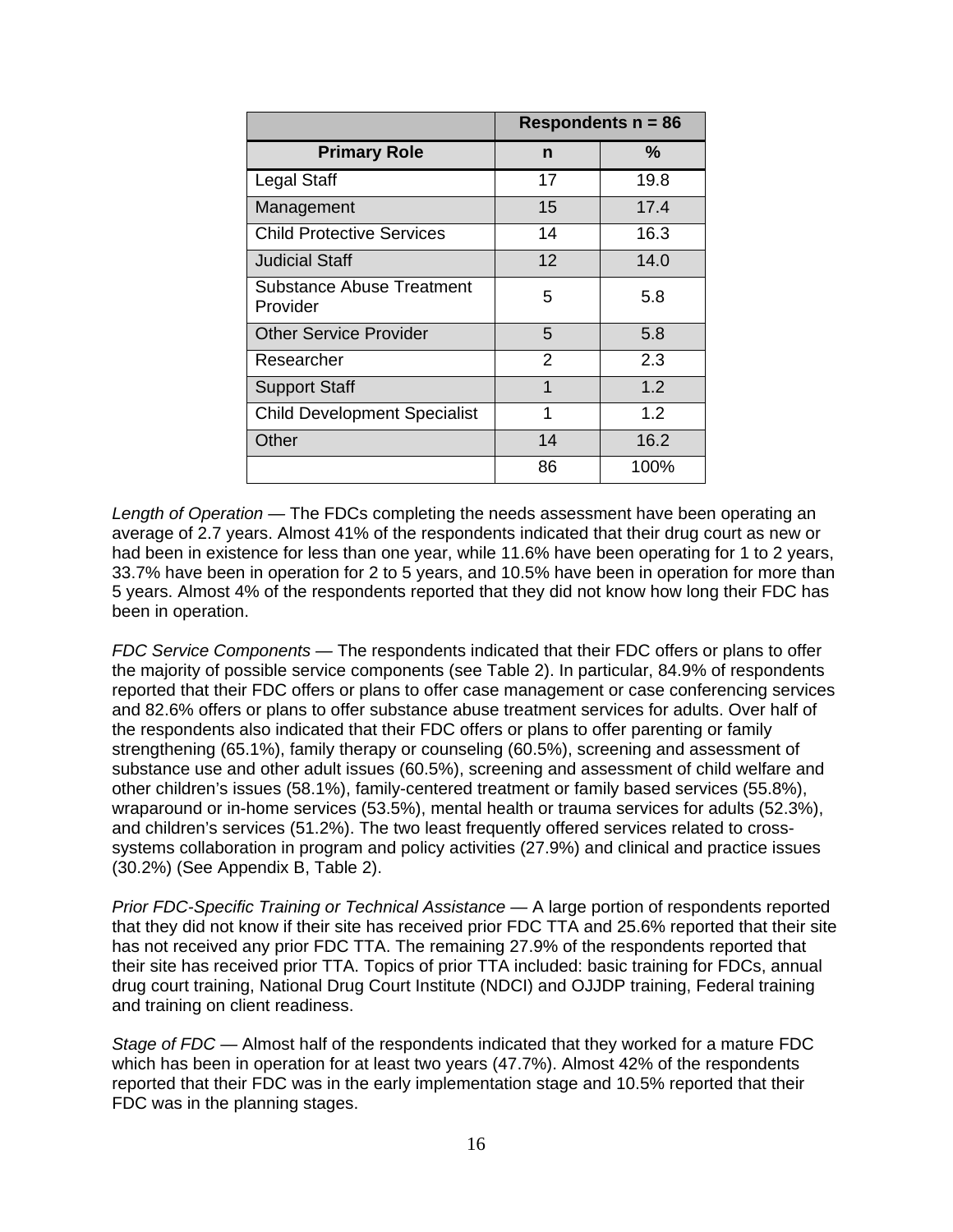*Goals of the FDC —* The most frequently reported FDC goals (in which they were asked to check all that apply) were: increasing parental capacity to care for their children's needs and family's well-being (87.2%), reducing substance use (84.9%), reducing the length of stay in foster care (82.6%), timeliness of reunification (82.6%), improving family relationships and functioning (81.4%), increasing access to substance abuse treatment (80.2%), reducing the occurrence and/or recurrence of substantiated or indicated child maltreatment (77.9%), reducing re-entries to foster care (77.9%), connecting parents to supportive services (76.7%), improving parental mental health status (75.6%), and decreasing risk factors associated with reasons for service and/or increase in protective factors (74.4%). See Appendix B, Table 3.

Of the remaining goals listed, only two were identified by less than 50% of the respondents. They included increasing rates of parental employment (44.2%) and improving housing status (36.0%).

The respondents were asked to rate their level of need in receiving technical assistance in each specific topic areas. The level of interest was operationalized as:

- $1 =$  little or no need,
- 2 = moderate need and
- $3 =$  extreme need.

As shown in the table below, mean scores by topic area indicate a slightly higher level of TTA need in Budgeting and Program Sustainability (mean = 2.00) and the lowest level of need was in the area of client screening and assessment (mean  $= 1.66$ ).



The average score on individual survey items indicate that the highest level of TTA need is on financing models and strategies (2.09). This is followed by: responding to participant behavior (2.05), tracking services impact beyond enrollment in FDC to determine long-term family effects (2.03), utilizing outcome data to promote sustainability (2.02), and, developing written policies and practices for long term collaboration (2.00). Appendix D shows each of the individual items in rank order by mean score.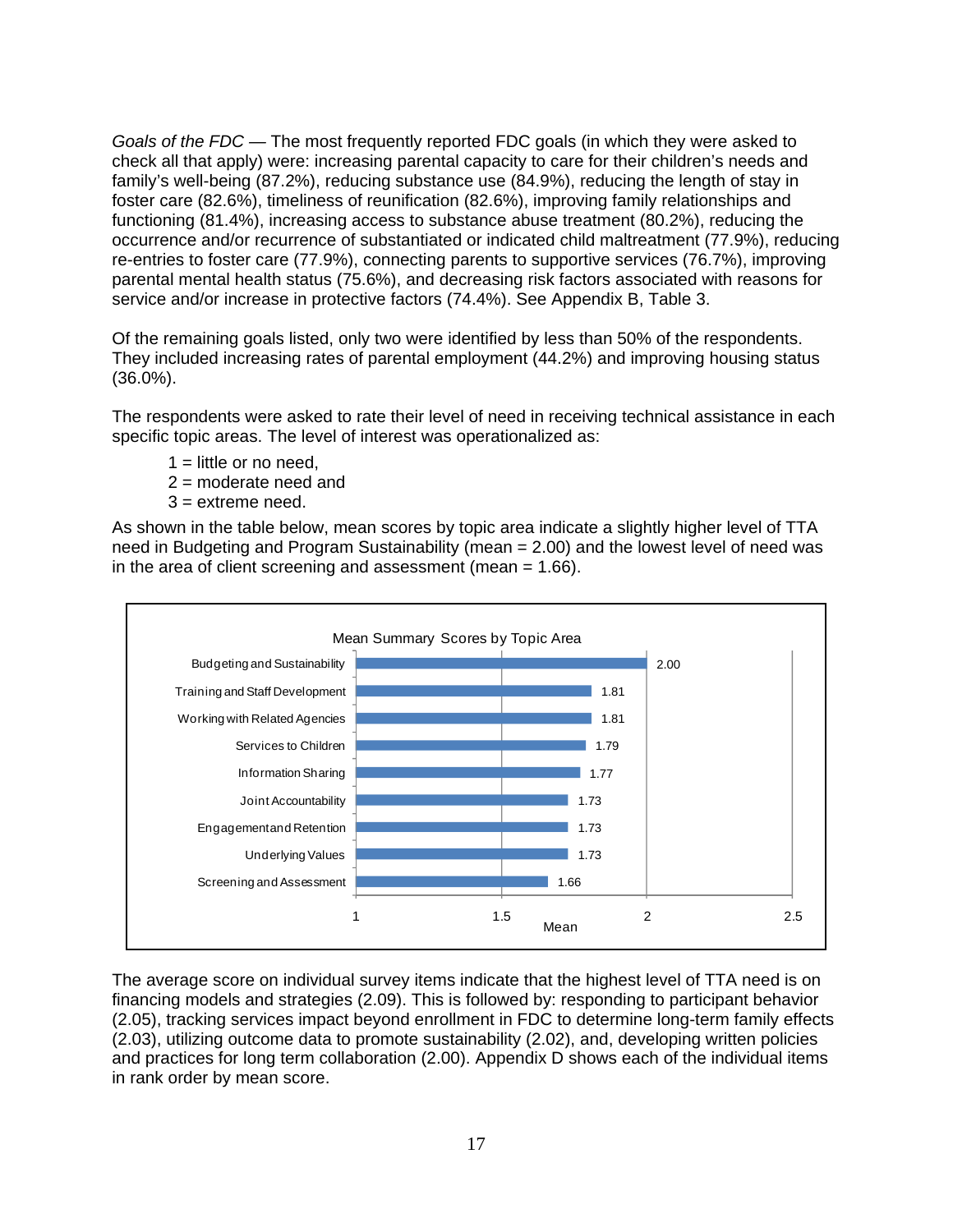### **Analysis and Summary of FDC-related TTA Requests**

### **Introduction**

CCFF manages several large scale TTA projects focused on improving the lives of families involved in child welfare and dependency courts affected by substance use disorders. These projects include CCFF's role as the contractor to SAMHSA to operate the NCSACW since 2002. CCFF also provides TTA as the support contractor for a large and innovative grant program through Children's Bureau (the Regional Partnership Grants) which work to improve child and family outcomes for families who are involved in the dependency court and child welfare system affected by prenatal substance use disorders.

In these roles, CCFF uses TA Tracker to provide a central Web-based method for effective management and tracking of all TA tasks and activities. TA Tracker allows staff to input data on specific TA requests, monitor their progress and completion dates, and create a variety of reports, using multiple variables to manage TA contacts and progress. The current system includes details on 52 variables for each TA event including unique customer number, date of request, date staffed, date approval request sent to FPO, date approval received, date completed, name of requestor, title, organization, organization type, address, phone, jurisdiction (Federal, State, local), primary discipline (e.g., child welfare, substance abuse, court), types of referral given, TA level of response, and need for on-going TA. The system also includes open narrative fields for notes and descriptions and other variables. The information collected can be sorted and organized to produce a variety of reports with defined time periods.

CFF counted the number of TA requests that are received each year in the area of FDC and the method and topic area of TA delivery. The purpose of these questions was to provide an estimate of the potential number and type of requests CCFF would receive each year for planning purposes.

#### **Results**

From October 2007 to March 2010, CFF received over 1,400 TTA requests, of those 114 were FDC-related requests that emphasized cross-system collaboration, policies and procedures, staff training and development, and evaluation and sustainability. The most common methods of delivery were research, telephone and email, as well as on-site TA, trainings and conference workshop presentations. The following graph shows these 114 requests by topic area.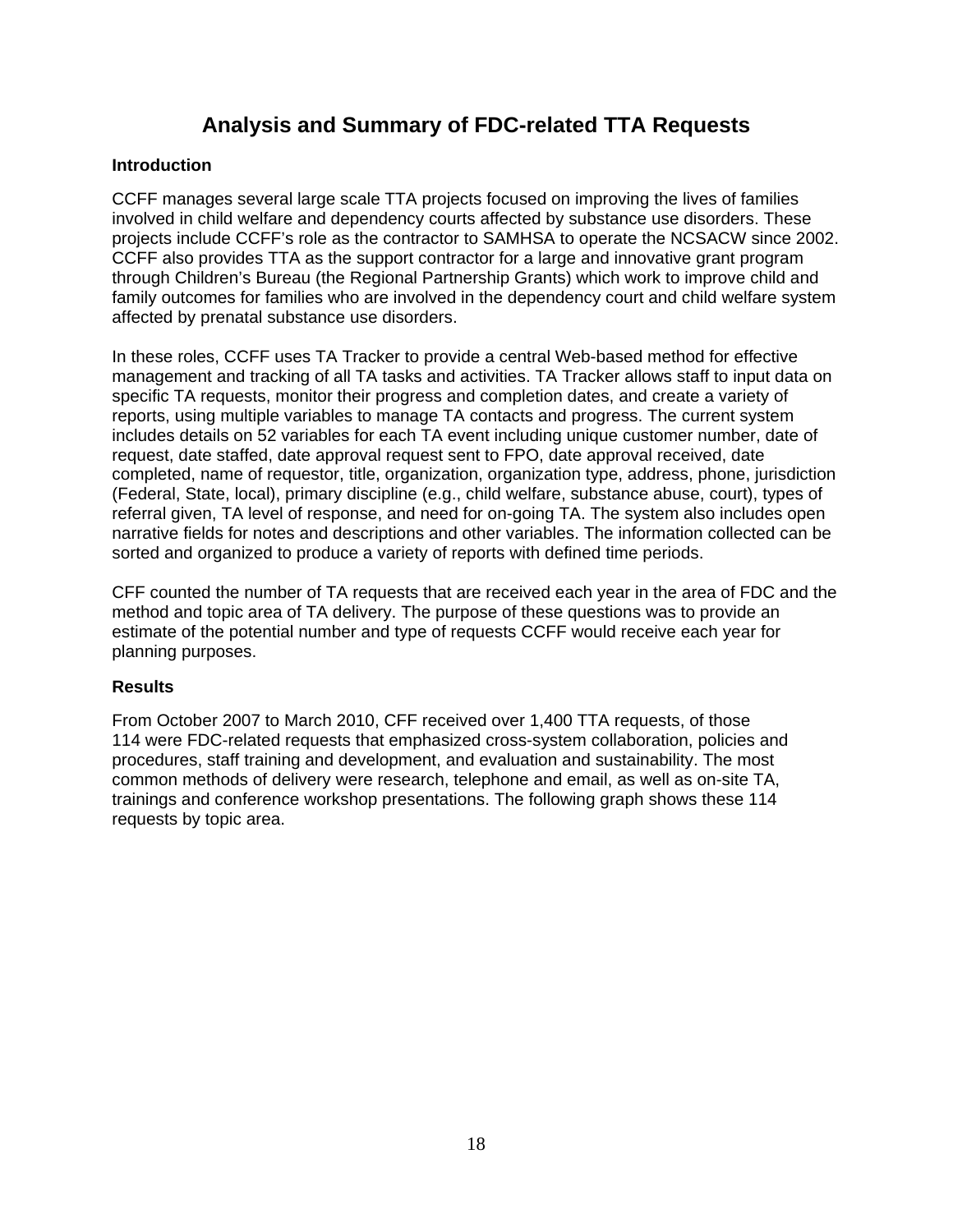

These TA requests are identified by both the program area and the associated level of effort, ranging from those that can be handled with a single response to those that require much more detailed, on-site support and facilitation. The 114 FDC-related TTA requests were primarily lower-level requests, but as contact with newer FDCs intensified, the higher resource levels became more frequent. This appears to be a result of FDCs learning that TA was becoming available.

Further clarifications of topic areas of TA include:

- Coordination between the drug court and dependency court, ensuring that the judicial branch, child welfare, and substance abuse treatment are working toward the same goals;
- Training issues for individual staff training as well as cross training for drug court staff, child welfare workers, judges, and attorneys; this included training to respond to staff turnover;
- Sustainability in the current budget environment;
- $\bullet$  Issues arising from a lack of referrals to the FDC;
- Need for collaborative relationships with community providers to ensure a responsive array of accessible treatment and supportive services, particularly residential treatment, co-occurring mental health needs, and housing needs;
- Judicial and policy responses (i.e incentives, sanctions and drug testing);
- Data collection practices and policies, including the development of a database system to track clients and costs, types of data being collected across different systems and a standard of practice for ensuring confidentiality and protecting client information; and
- Engaging attorneys, including the attitudes or perceptions of attorneys with regards to liability, addiction, and ethical concerns.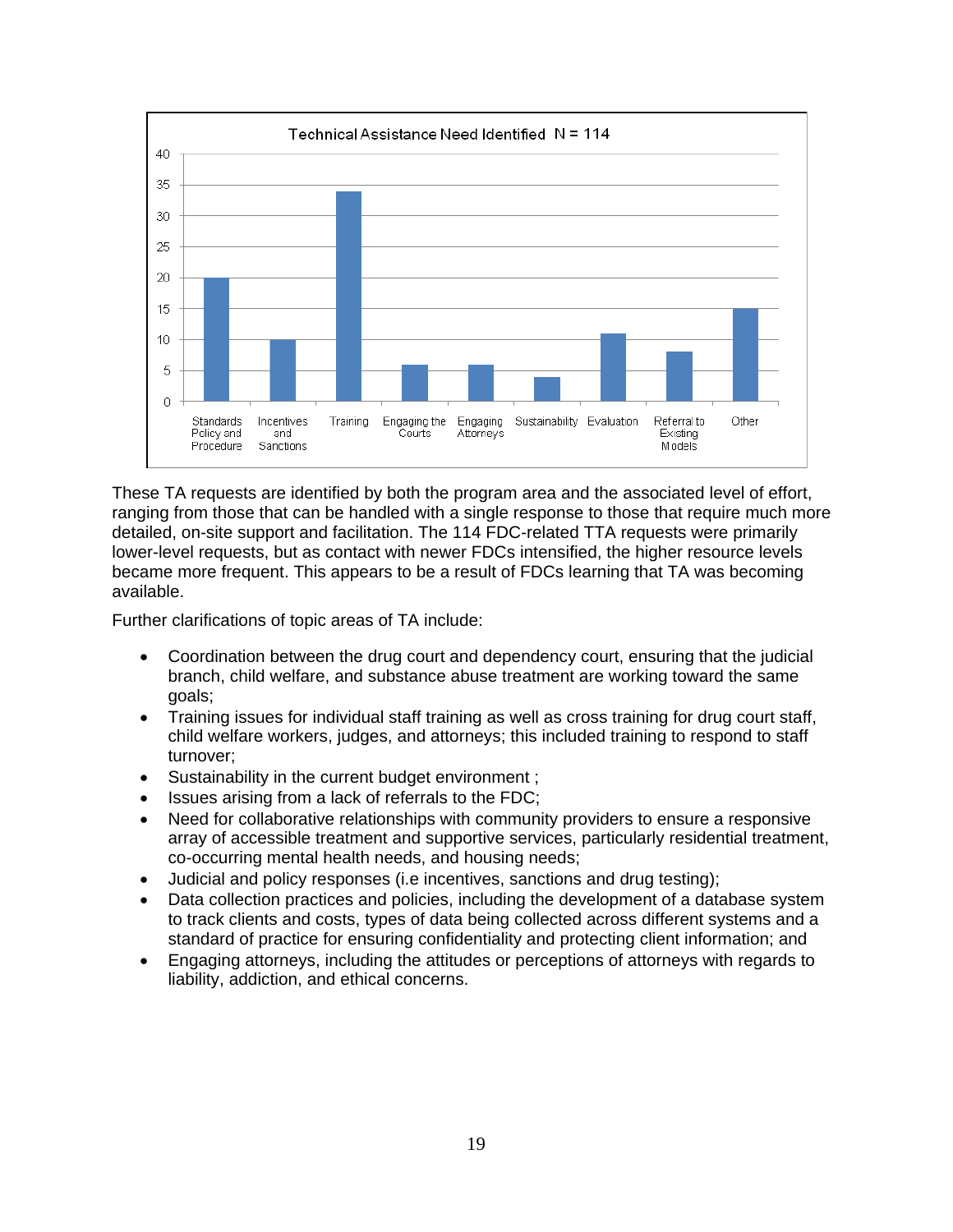## **Overall Summary of Data Results**

The following table provides a summary of the TTA needs across all four methods of data collection:

| <b>Summary of Responses from All Four Data Collection Methods</b>                             |                                                                                                                                                                                                                                                                                                                                                                                                                                                                                                                       |                                                                                                                                                                                                                           |                                                                                                                         |                                                                                                                                        |
|-----------------------------------------------------------------------------------------------|-----------------------------------------------------------------------------------------------------------------------------------------------------------------------------------------------------------------------------------------------------------------------------------------------------------------------------------------------------------------------------------------------------------------------------------------------------------------------------------------------------------------------|---------------------------------------------------------------------------------------------------------------------------------------------------------------------------------------------------------------------------|-------------------------------------------------------------------------------------------------------------------------|----------------------------------------------------------------------------------------------------------------------------------------|
| <b>Key Element</b>                                                                            | <b>Stakeholder Responses</b>                                                                                                                                                                                                                                                                                                                                                                                                                                                                                          | <b>Teleconferences</b>                                                                                                                                                                                                    | <b>Online Survey</b>                                                                                                    | <b>TA Analysis</b>                                                                                                                     |
| <b>Underlying Values</b><br>and Principles of<br><b>Collaborative</b><br><b>Relationships</b> | • Developing collaborative principles<br>and goals as well as a defined set<br>of roles, responsibilities, and on-<br>going accountability for all<br>members of the team that can be<br>embodied in action planning<br>• Raising scale issues about the<br>breadth of FDCs' impact on<br>community-wide outcomes<br>• Understanding inherent tensions<br>between child and family<br>outcomes<br>• Issues of targeting and client<br>priorities: who gets admitted to<br><b>FDCs</b>                                 | • Collaboration: how to get<br>all the partners to the<br>table<br>• Establish policies and<br>procedures for the FDC                                                                                                     | • Indicators of progress<br>and success for FDC<br>participants                                                         | • Ensuring that the<br>judicial branch, child<br>welfare, and<br>substance abuse<br>treatment are<br>working towards the<br>same goals |
| <b>Daily Practice-</b><br><b>Client Screening</b><br>and Assessment                           | • Choose appropriate screening and<br>assessment tools concerning<br>SUDs and ensure they are<br>culturally relevant<br>• Links between screening and<br>which clients are screened in and<br>out the degree of risk issue                                                                                                                                                                                                                                                                                            | • Clearly define the target<br>population                                                                                                                                                                                 | • FDC participant<br>identification and<br>referral process<br>protocol (how to<br>maximize participation<br>by clients | • Issues arising from a<br>lack of referrals to<br>the FDC                                                                             |
| <b>Daily Practice-</b><br><b>Client</b><br><b>Engagement and</b><br><b>Retention in Care</b>  | • Evidence-based practices such as<br>motivational interviewing and<br>understanding how to treat clients<br>and families from a strengths-<br>based perspective<br>• TTA which educates the team on<br>what to look for in a quality<br>treatment program/provider<br>including licensing, accreditation,<br>evidenced-based practices,<br>engagement and retention rates<br>for the provider, and whether the<br>program provides comprehensive,<br>culturally relevant and gender-<br>specific and family services | • How to recruit families<br>into the FDC<br>• What are the most<br>effective engagement<br>and retention strategies<br>to use with families?<br>• How do Recovery<br>Specialists promote<br>engagement and<br>retention? | • Responding to<br>participant behavior<br>sanctions and<br>incentives                                                  | • Incentives and<br>sanctions                                                                                                          |
| <b>Daily Practice-</b><br>Services to<br><b>Children of</b><br><b>Substance</b><br>Abusers    | • Understanding the specialized<br>needs of children of substance<br>abusers and available services.<br>• Clarifying children's needs as a<br>critical difference between adult<br>and family drug courts                                                                                                                                                                                                                                                                                                             | • How can we engage<br>children who have<br>already been removed?                                                                                                                                                         | • Tracking services<br>impact beyond<br>enrollment in the FDC<br>to determine long-term<br>family effects               | (not requested)                                                                                                                        |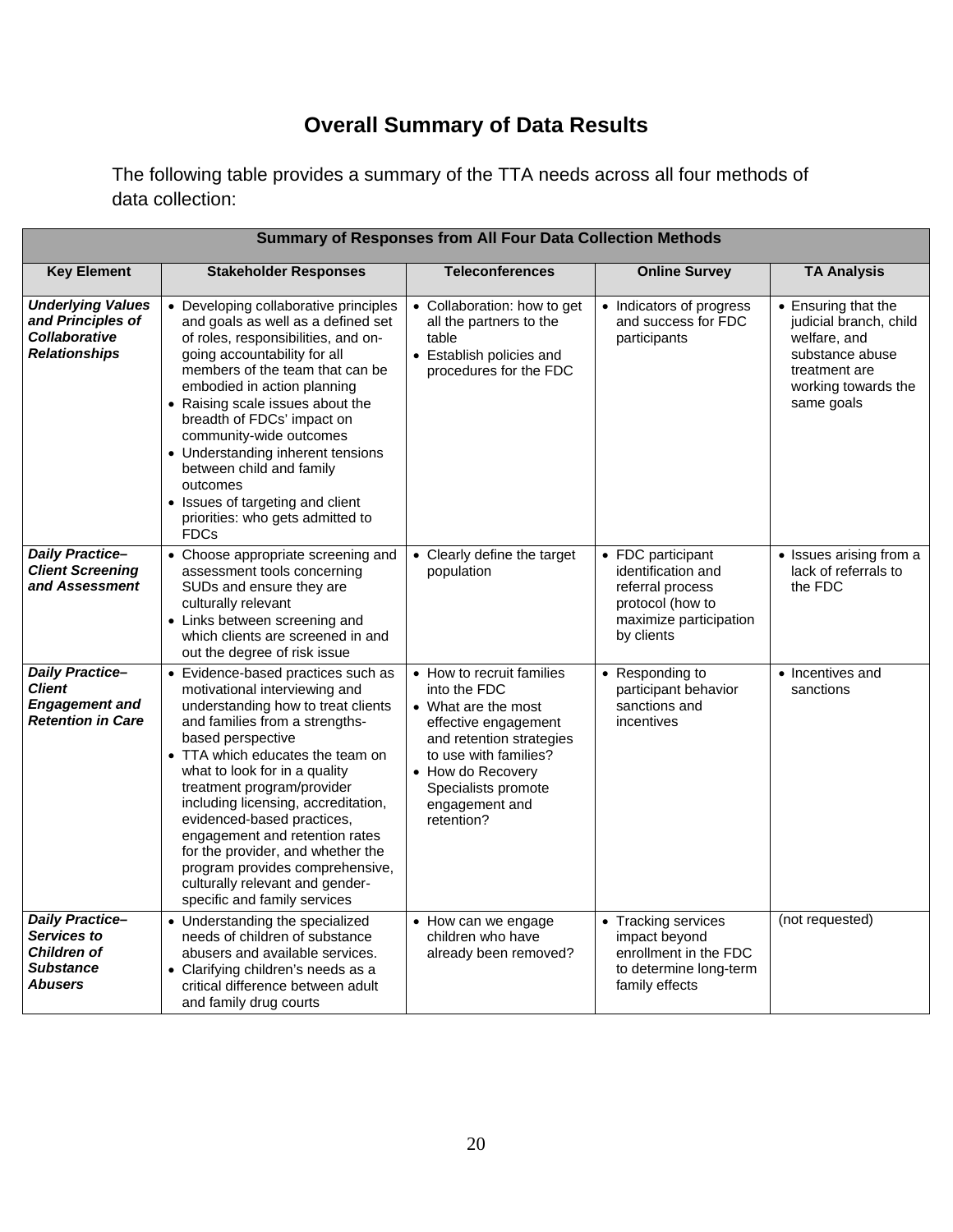| <b>Summary of Responses from All Four Data Collection Methods</b> |                                                                                                                                                                                                                                                                                                                  |                                                                                                                                                                                                                                                                                                                                                                              |                                                                                                                                                                                                                                                       |                                                                                                                                                                                                                                                                                                                                             |
|-------------------------------------------------------------------|------------------------------------------------------------------------------------------------------------------------------------------------------------------------------------------------------------------------------------------------------------------------------------------------------------------|------------------------------------------------------------------------------------------------------------------------------------------------------------------------------------------------------------------------------------------------------------------------------------------------------------------------------------------------------------------------------|-------------------------------------------------------------------------------------------------------------------------------------------------------------------------------------------------------------------------------------------------------|---------------------------------------------------------------------------------------------------------------------------------------------------------------------------------------------------------------------------------------------------------------------------------------------------------------------------------------------|
| <b>Key Element</b>                                                | <b>Stakeholder Responses</b>                                                                                                                                                                                                                                                                                     | <b>Teleconferences</b>                                                                                                                                                                                                                                                                                                                                                       | <b>Online Survey</b>                                                                                                                                                                                                                                  | <b>TA Analysis</b>                                                                                                                                                                                                                                                                                                                          |
| <b>Information</b><br><b>Sharing and Data</b><br><b>Systems</b>   | • Collecting data across agencies,<br>HIPAA and other confidentiality<br>issues, models of standardized<br>information systems for FDCs<br>• Using performance measures and<br>outcomes to strengthen<br>sustainability options                                                                                  | • What type of data should<br>we be tracking?<br>• Are there HIPPA or<br>confidentiality concerns<br>when sharing data?                                                                                                                                                                                                                                                      | • Linking outcomes to<br>Federal Children and<br><b>Family Services</b><br>Review (CFSR)                                                                                                                                                              | • Evaluation,<br>• Data collection<br>practices and<br>policies, including<br>the development of<br>a database system<br>to track clients and<br>costs; different types<br>of data being<br>collected across<br>different systems;<br>and a standard of<br>practice for ensuring<br>confidentiality and<br>protecting client<br>information |
| <b>Training and Staff</b><br><b>Development</b>                   | • Responding to turnover of FDC<br>staff and transition planning for<br>FDC judges; an orientation and<br>mentor program for judges and<br>staff<br>• Developing a cross-training<br>curriculum; 11 specific training<br>topics suggested                                                                        | • Recovery Specialists as<br>an effective FDC strategy<br>• Cross Training the FDC<br>team members regarding<br>each others' roles and<br>responsibilities<br>• Training on methadone<br>maintenance and other<br>forms of harm reduction<br>strategies<br>• Training in engagement<br>and retention strategies<br>that can be utilized by all<br>members of the FDC<br>team | • Joint training across<br>all systems                                                                                                                                                                                                                | • Training issues,<br>including both<br>individual staff<br>training and cross<br>training efforts for<br>drug court staff,<br>child welfare<br>workers, judges, and<br>attorneys, as well as<br>responding to staff<br>turnover                                                                                                            |
| <b>Budgeting and</b><br>Program<br><b>Sustainability</b>          | • Efforts to develop sustainability<br>plans early in the life of an FDC<br>project; information on funding<br>sources and leveraging options<br>• TTA on redirection of existing<br>resources as well as grant funding<br>• Awareness of options and effects<br>resulting from State and local<br>budget crises | • Assistance in developing<br>a successful funding<br>model<br>• How do we develop an<br>evaluation that will help<br>us "sell" the FDC<br>program to funders?                                                                                                                                                                                                               | • Financing models and<br>strategies (identifying<br>and maximizing<br>resources for this<br>population)<br>• Utilizing outcome data<br>to promote<br>sustainability<br>• Develop written<br>policies and practices<br>for long term<br>collaboration | • Sustainability in the<br>current budget<br>environment                                                                                                                                                                                                                                                                                    |
| <b>Working with</b><br><b>Related Agencies</b>                    | • The role and ethical<br>responsibilities of attorneys;<br>Judges' convening roles in<br>working with other agencies<br>• Raising scope issues: which<br>agencies are missing partners?<br>• CFSR issues as a critical<br>interagency arena in which FDCs<br>are absent (a scale issue)                         | • Request for information<br>about other FDC-related<br>projects in the State                                                                                                                                                                                                                                                                                                | • Transitional housing                                                                                                                                                                                                                                | • Engaging attorneys,<br>attitudes/perceptions<br>of attorneys with<br>regards to liability,<br>substance use<br>disorders, and<br>ethical concerns                                                                                                                                                                                         |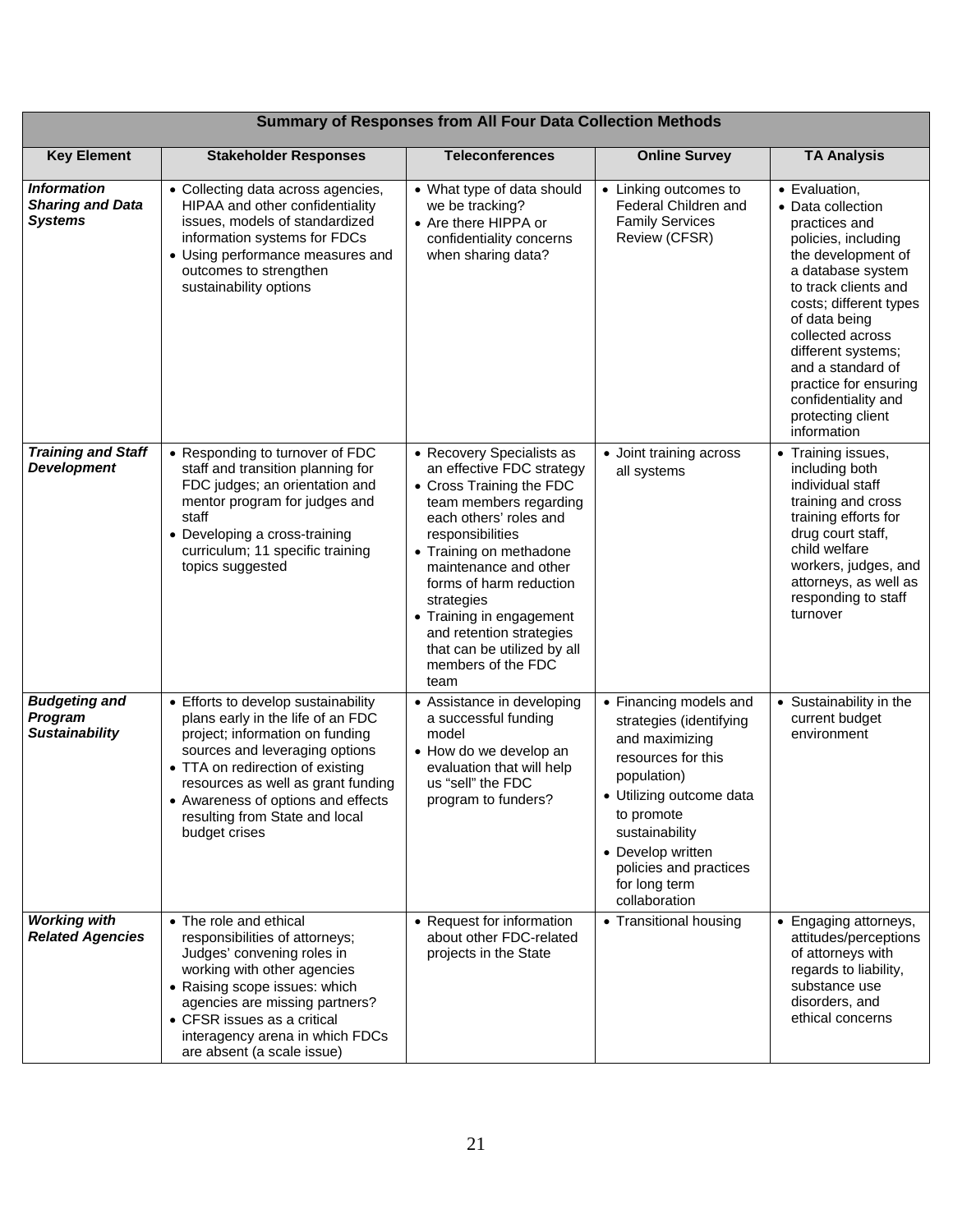| <b>Summary of Responses from All Four Data Collection Methods</b>                       |                                                                                                                                            |                                                                                                                                                     |                                                       |                                   |
|-----------------------------------------------------------------------------------------|--------------------------------------------------------------------------------------------------------------------------------------------|-----------------------------------------------------------------------------------------------------------------------------------------------------|-------------------------------------------------------|-----------------------------------|
| <b>Key Element</b>                                                                      | <b>Stakeholder Responses</b>                                                                                                               | <b>Teleconferences</b>                                                                                                                              | <b>Online Survey</b>                                  | <b>TA Analysis</b>                |
| <b>Working with the</b><br><b>Community and</b><br><b>Supporting</b><br><b>Families</b> | • Community advisory groups'<br>involvement in FDCs<br>• The role of foster parents in courts                                              | • How do we get the<br>community involved?<br>• Who are the FDC<br>stakeholders?<br>• How can we locate and<br>network with other tribal<br>courts? | (not ranked)                                          | (not requested)                   |
| Joint<br><b>Accountability</b><br>and Shared<br>Outcomes                                | • TTA on collaboration using<br>outcomes for FDC accountability<br>Judges' roles in reviewing<br>agencies' outcomes and service<br>quality | • Which FDC Model<br>(integrated or parallel<br>court) will best support<br>our FDC and help us<br>achieve our outcomes?                            | • Measuring long term<br>outcomes for FDC<br>families | • Defining existing<br>FDC models |

In summary, the above table shows consistent themes regarding the TTA needs of FDCs across the four methods of data collection:

- FDCs are in need of TTA to assist them with basic collaborative principles as well as the "how-to" of cross system collaborative practice.
- Training, predictably in a survey on technical assistance and training needs, was defined as a priority. Content was refined in some of the responses to clarify what kind of training such as cross-training, client engagement, and clinical treatment.
- Client engagement, especially in FDC-appropriate response to participant's behavior or incentives and sanctions issues, was identified as a priority.
- Sustainability and the need to adapt and change to better respond to the target population and to the fiscal climate registered as a priority for some respondents.
- Children's services registered as a partial priority in two of the four sets of responses.
- A looser cluster of issues around attorneys, housing issues, and scope of services was mentioned by some as a priority.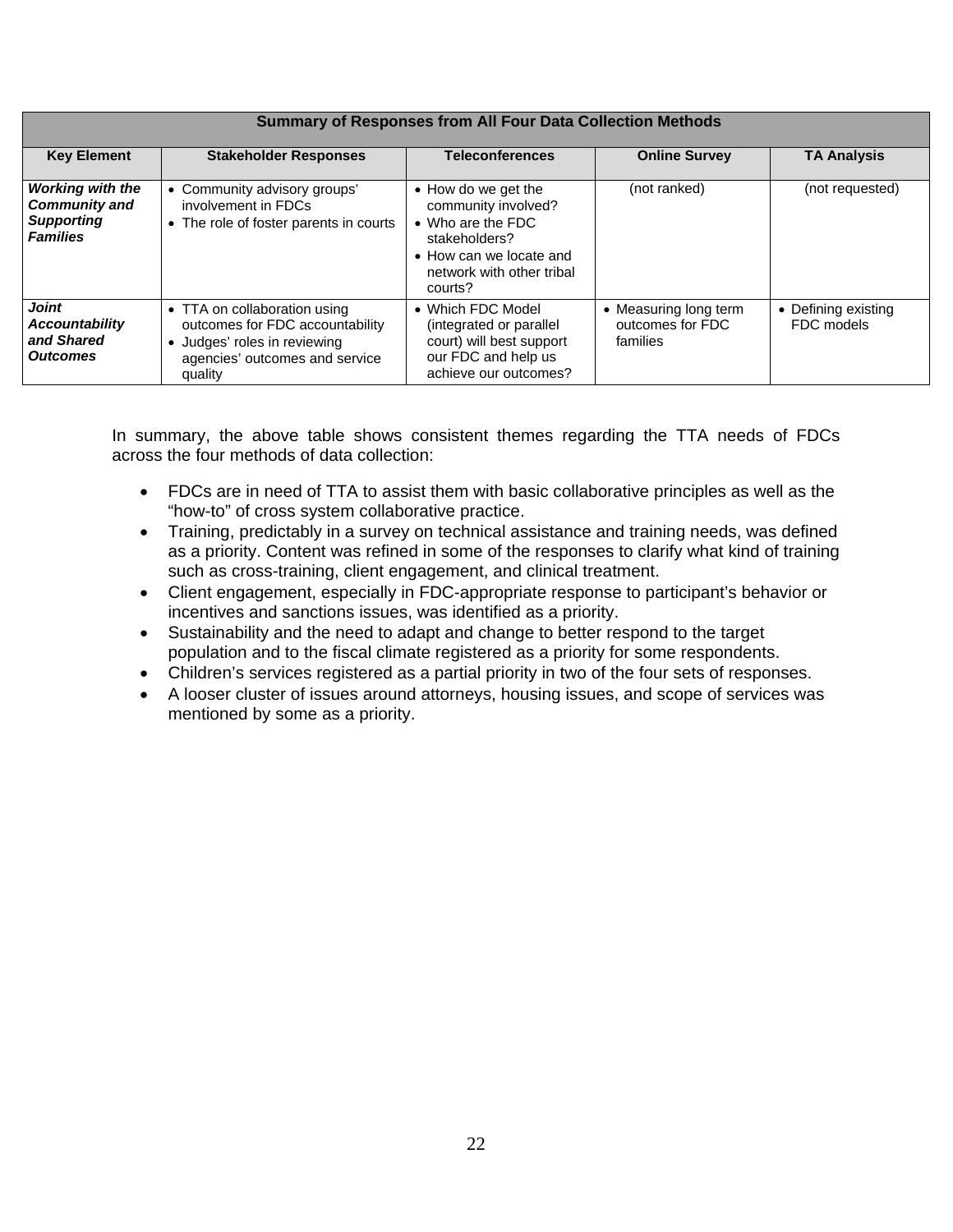### **Conclusions**

This Needs Assessment elicited the following responses to the initial research questions:

- To what extent are FDCs receiving TTA services?
	- o Only 28% of respondents to the online surveys were aware of prior TTA efforts to the FDC.
	- o Existing online resources tend to be more than five years old and primarily directed toward the criminal model.
	- o TTA tends to focus on judicial needs and do not emphasize the child's or families' needs, which is what distinguishes a FDC from a criminal model adult drug court.
	- o Some national networks, such as those among the OJJDP grantees and those among the Regional Partnership Grants, have expanded some forms of TTA and cross-site contacts.
- What barriers to accessing or using TTA services do FDCs experience or perceive?
	- o Funding is very limited and travel reductions present a major barrier. Some teams will need to able to access information without traveling outside of their jurisdictions.
	- o The challenge with this method of TTA delivery is that it makes it difficult for the FDC team to receive site-specific TTA.
	- o Turnover among FDC staff and policy leaders results in a need for continuing orientation that enables stakeholder understanding and buy-in.
	- o Multiple frameworks are in use by different FDC funders and TTA providers.
- What TTA programs, strategies or interventions work best with FDCs?
	- o Tribal resources need to be available for Tribal FDCs such as, The Tribal Law and Policy Institute which has developed six comprehensive Tribal Healing to Wellness Court publications as part of the Tribal Healing to Wellness Court Technical Assistance Project Resource Publication.<sup>iii</sup>
	- $\circ$  Respondents expressed a need for more information that draws upon all 322 FDCs through national clearinghouses of model programs and practices; a desire to learn from other FDCs' experiences was voiced repeatedly.
- What related resources and services are available, accessible and appropriate for FDCs?
	- o TTA models and frameworks for providing TTA to FDCs have been developed for the past decade and offer some excellent information on evaluation methods, different structural models, and collaborative practice.
- What is the need for additional TTA provision to new and existing FDCs?
	- o These initial interviews and surveys indicate a strong desire among both new and established FDCs for additional TTA. Virtually every FDC that was contacted directly expressed a desire for follow-up TTA of some kind.
	- $\circ$  The most recently funded FDC projects, with support from three different Federal agencies, offer a potential for new demand for TTA as well as an opportunity to refine and expand the supply of TTA for FDCs.

The results of this Needs Assessment will be used to develop a National Training Plan for FDCs.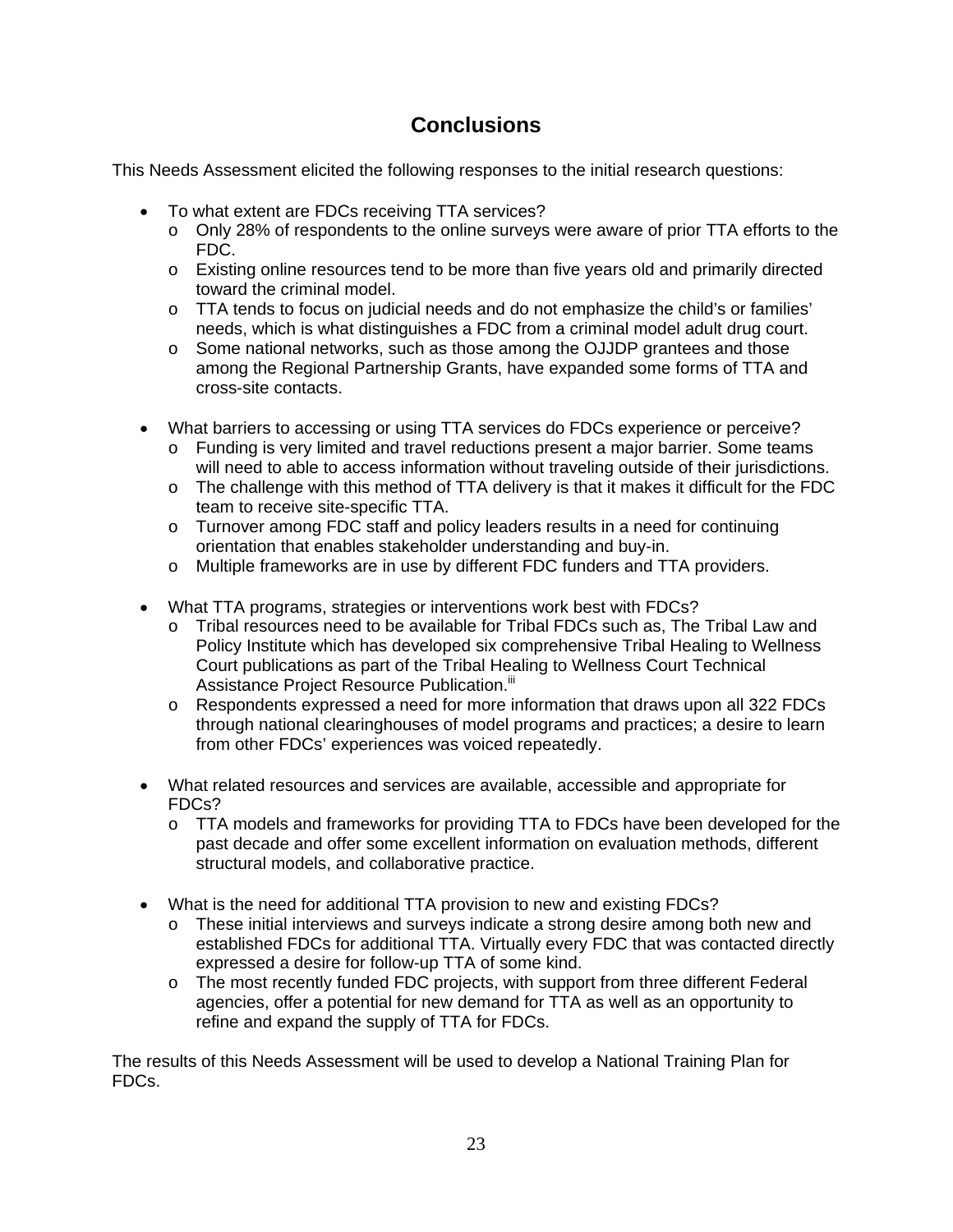### **Acknowledgments**

With appreciation we acknowledge the following individuals for their significant contributions to this report.

Bill Stanton, ICF Consultant, Administration for Children and Families

Carolyn S. Cooper, Research Professor and Associate Director, Justice Programs Office, School of Public Affairs, American University

Douglas B. Marlowe, J.D., Ph.D., Treatment Research Institute at the University of Pennsylvania

Holly Rogers, Public Health Advisor, Drug Courts, Center for Substance Abuse **Treatment** 

Iris Key, Assistant Director, Juvenile and Family Law Department, National Council of Juvenile and Family Court

Jennifer Renne, National Resource Center on Legal and Judicial Issues American Bar Association on Children and the Law

Jerry Gardener, Executive Director, Tribal Law and Policy Institute

Kevin Baldwin, Ph.D., Research Associate, Applied Research Associates

Meghan Wheeler, Senior Consultant, National Drug Court Institute

Honorable Nicolette Pach, Judicial Consultant, Center for Children and Family Futures

Penny Clodfelter, LCSW, LMSW**,** Program Manager, Jackson County Family Drug **Court** 

Valerie Raine, Center for Court Improvement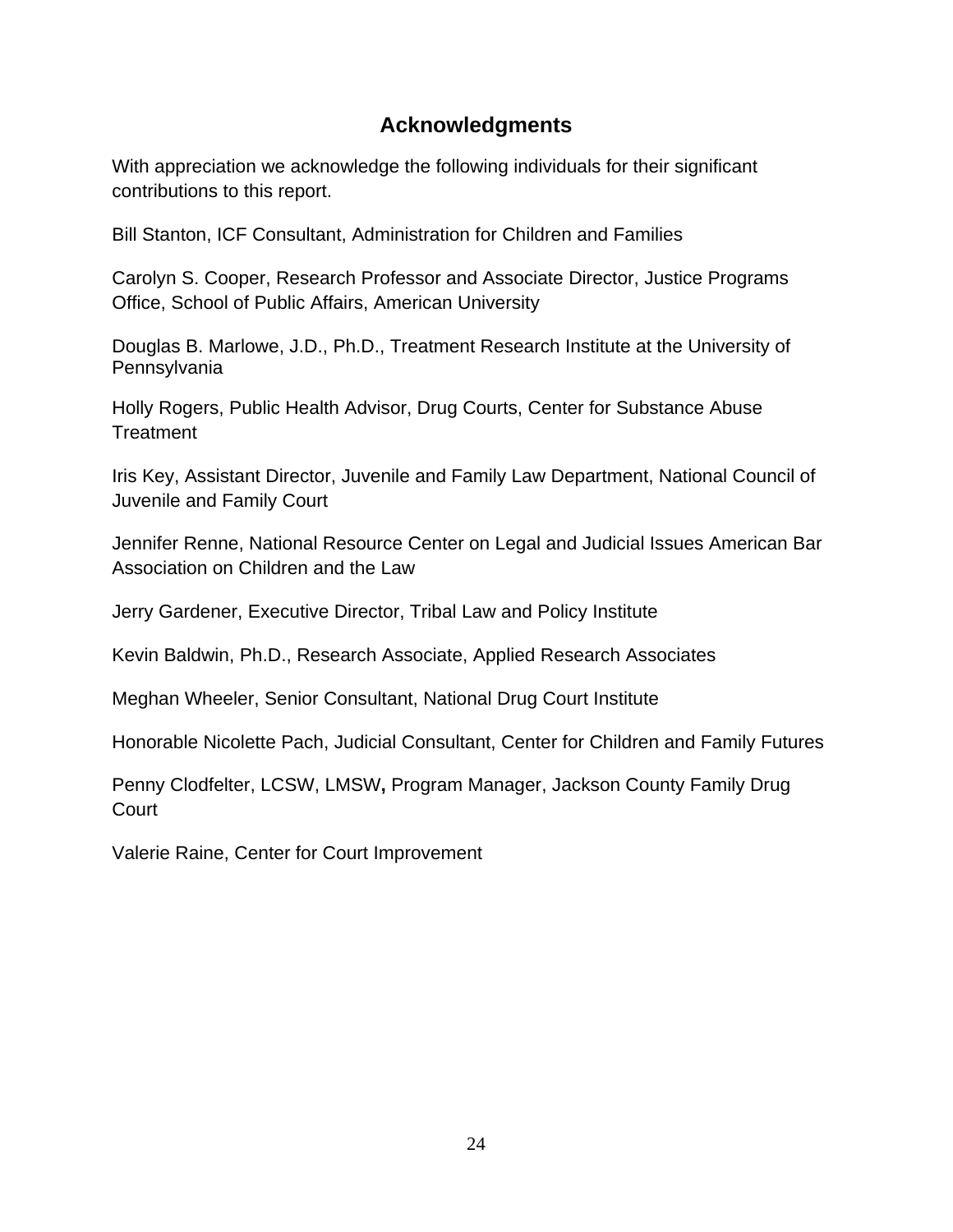### **Appendix A**

### Appendix A – Stakeholder Discussion Guide

### **The Framework: Ten Elements of System Linkages**

The ultimate goal of the professionals who work with children and families affected by substance use disorders and involved in the child welfare system is to facilitate positive outcomes for these families. Ideally, the parent will receive effective treatment for the substance use disorder so that the child can remain with the parent, while the well-being of the child is fully supported throughout the parent's recovery process. Achieving this outcome requires intensive collaboration by multiple agencies working with the family.

The Center for Children and Family Futures (CCFF) helps child welfare agencies, substance abuse treatment providers, and dependency courts to establish cross-system collaboration that sets the stage for positive outcomes. To carry out this work, CCFF has developed a ten-element framework for cross-system collaboration and a set of four policy tools that support the framework.

Below are the 10 elements of the framework with questions to facilitate dialogue around the training and technical assistance (TTA) needs of Family Drug Courts (FDCs).

### *General Questions*

- 1. What do you see as the most urgent technical assistance needs of FDCs?
- 2. What are the strengths/weaknesses in FDC models? What TTA needs do you believe will address the weaknesses?
- 3. What are the technical assistance needs to for the various models of FDC?
- 4. What are the barriers for FDCs going to scale and how do FDCs define the appropriate scale for their sites?

#### *Underlying values and principles of collaborative relationships*

- 5. What are the biggest TTA needs to facilitate shared collaborative principles or goals among FDC team members?
- 6. What are the needs for training and technical assistance around potential competing priorities and values (across staff or team members) in the operation of an FDC?

#### *Daily practice: client screening and assessment*

7. With regards to standardized and coordinated screening and assessment for substance abuse issues, what TTA needs do FDC staff have in implementing or streamlining this process?

#### *Daily practice: client engagement and retention in care*

- 8. What type of technical assistance do FDC sites and staff need for the engagement and retention of parents?
- 9. What training and technical assistance needs do you identify around addressing issues of treatment quality?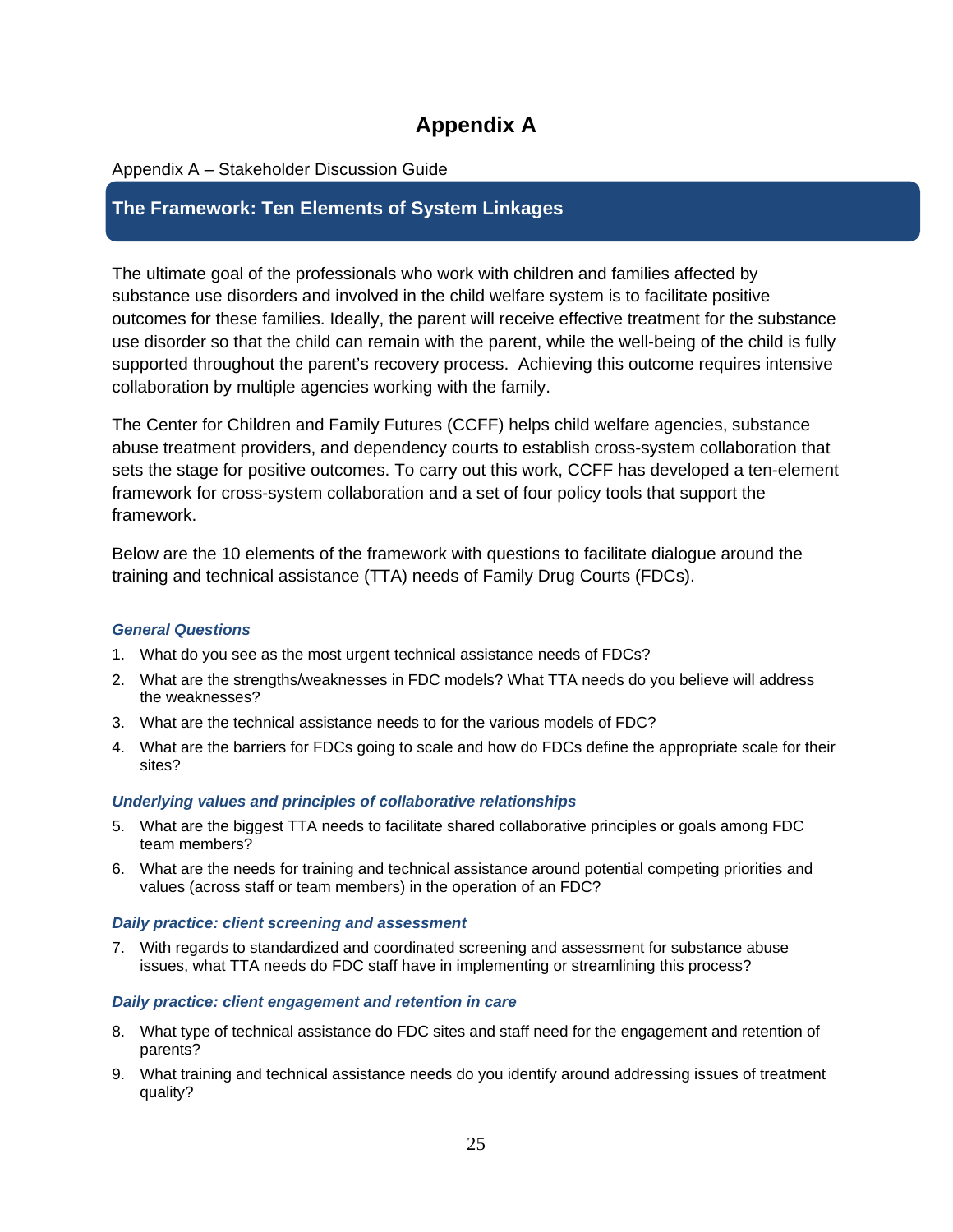#### *Daily practice: services to children of substance abusers*

10. What do you see FDC sites/staff need in terms of technical assistance to adequately address the specialized needs of children of substance abusers?

#### *Joint accountability and shared outcomes*

11. How can FDCs better develop or establish joint goals and shared outcomes among partners/team members? What TTA needs would address this?

#### *Information sharing and data systems*

12. In your experience, what needs do FDCs have in tracking outcomes and sharing information?

#### *Budgeting and program sustainability*

- 13. How can FDCs better identify and maximize financing models and strategies?
- 14. In your experience, how have FDCs addressed the issue of sustainability and what additional TTA needs do they have in ensuring that programs are sustained?

#### *Training and staff development*

15. What are the cross-training needs for staff/team members involved in the operation of an FDC?

#### *Working with related agencies*

16. What can be done to ensure or better ensure the involvement of ancillary agencies who also serve FDC clients (i.e., domestic violence, mental health)?

#### *Working with the community and supporting families*

17. How can the community become more involved in addressing the needs of FDC families?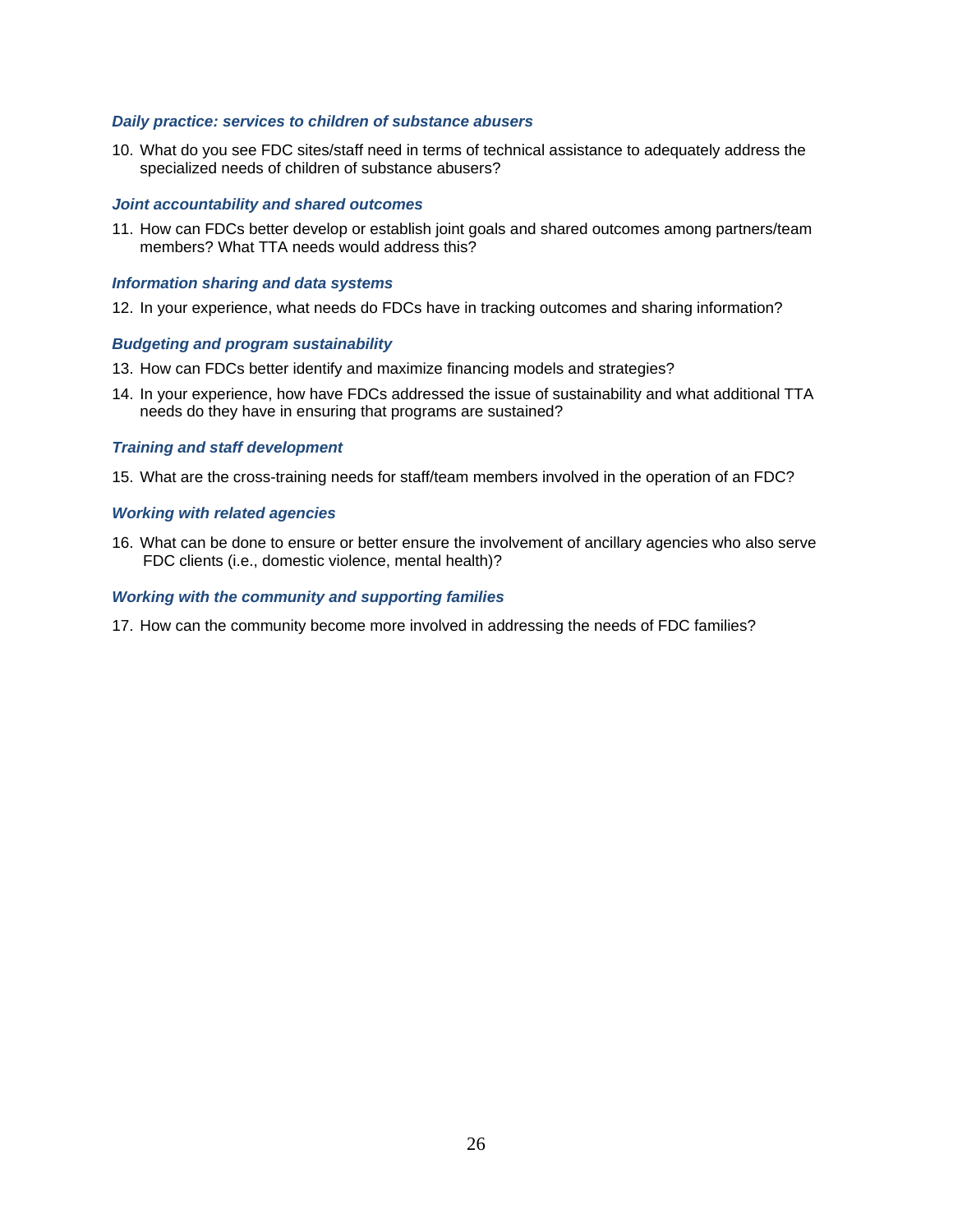# **Appendix B**

Appendix B - On-Line Survey Results

| <b>Table 1. FDC Service Components</b>                                  |    |      |
|-------------------------------------------------------------------------|----|------|
|                                                                         | n  | ℅    |
| Case Management and Case Conferencing                                   | 73 | 84.9 |
| Wraparound/In-Home Services                                             | 46 | 53.5 |
| Parenting/Family Strengthening                                          | 56 | 65.1 |
| Family Therapy/Counseling                                               | 52 | 60.5 |
| Mental Health/Trauma Services for Adults                                | 45 | 52.3 |
| Substance Abuse Treatment for Adults                                    | 71 | 82.6 |
| Specialized Outreach and Engagement                                     | 19 | 22.1 |
| <b>Substance Abuse Prevention Services</b>                              | 42 | 48.8 |
| <b>Family-Centered Treatment or Family Based Services</b>               | 48 | 55.8 |
| Screening and Assessment-Child Welfare and other<br>Children's Issues   | 50 | 58.1 |
| Screening and Assessment-Substance Use and other<br><b>Adult Issues</b> | 52 | 60.5 |
| <b>Children's Services</b>                                              | 44 | 51.2 |
| Cross-Systems Collaboration-Clinical and Practice Issues                | 26 | 30.2 |
| Cross-Systems Collaboration-Program and Policy Activities               | 24 | 27.9 |
| <b>Other Services</b>                                                   | 9  | 10.5 |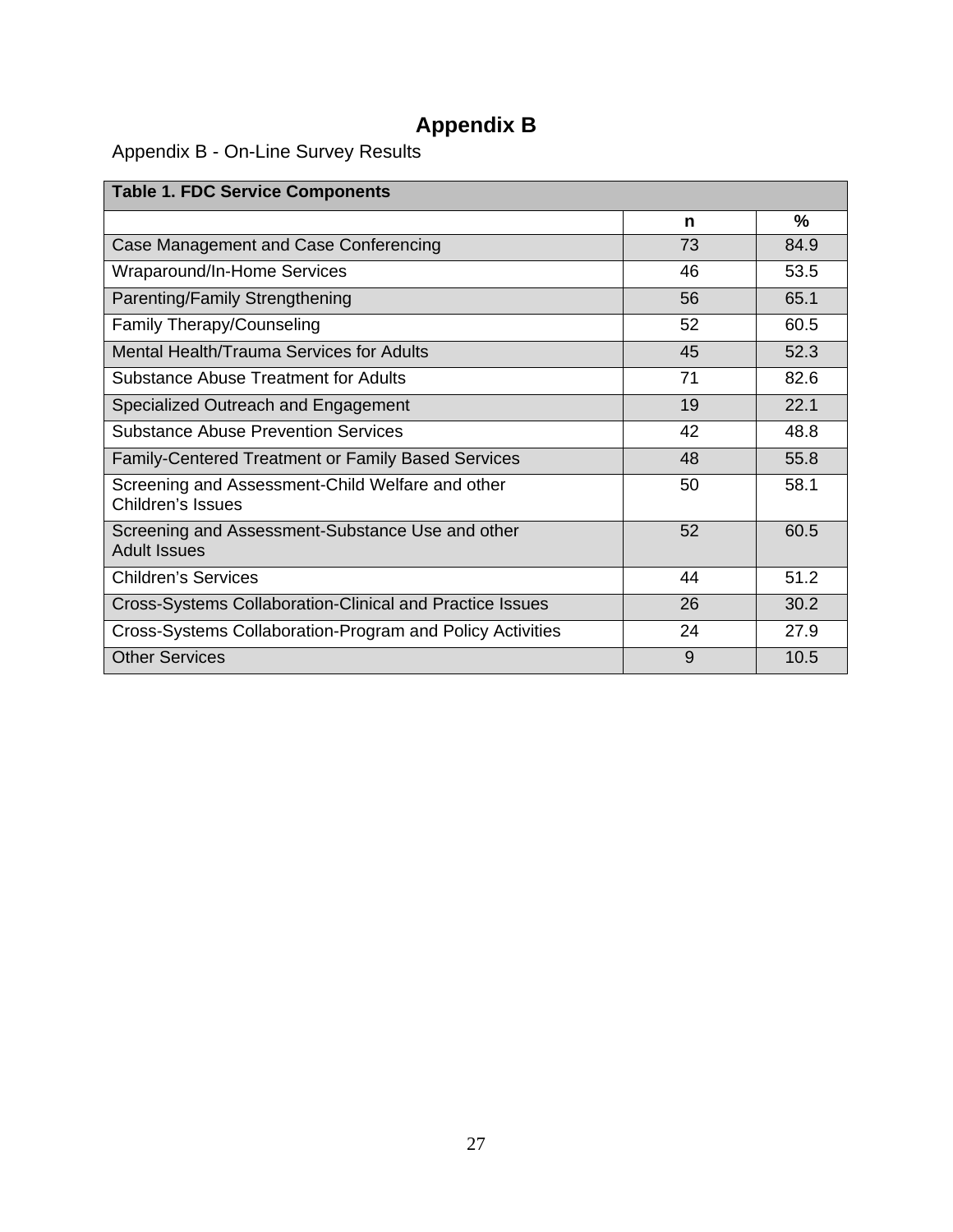### Appendix B - On-Line Survey Results

| <b>Table 2. FDC Program Goals</b>                                                                           |    |      |
|-------------------------------------------------------------------------------------------------------------|----|------|
|                                                                                                             | n  | %    |
| Keep At-Risk Children in the Custody of a Parent or Caregiver Through<br><b>Case Closure</b>                | 47 | 54.7 |
| Reducing the Occurrence and/or Recurrence of Substantiated or Indicated<br><b>Child Maltreatment</b>        | 67 | 77.9 |
| Reducing the Length of Stay in Foster Care                                                                  | 71 | 82.6 |
| Reducing Re-Entries to Foster Care                                                                          | 67 | 77.9 |
| <b>Timeliness of Reunification</b>                                                                          | 71 | 82.6 |
| Timeliness of Permanency (Adoption, Legal Guardianship)                                                     | 50 | 58.1 |
| Prevention of Substance-Exposed Newborns                                                                    | 53 | 61.6 |
| Connecting Children to Supportive Services (Developmental,<br>Mental Health, Educational)                   | 46 | 53.5 |
| <b>Improving Child Well-Being</b>                                                                           | 53 | 61.6 |
| Increasing Access to Substance Abuse Treatment                                                              | 69 | 80.2 |
| Increasing Retention in Substance Abuse Treatment                                                           | 64 | 74.4 |
| <b>Reducing Substance Use</b>                                                                               | 73 | 84.9 |
| Connecting Parents to Supportive Services (Medical, Dental, Mental Health)                                  | 66 | 76.7 |
| Increasing Rates of Parental Employment                                                                     | 38 | 44.2 |
| Decreasing Rates of Parental Criminal Behavior                                                              | 52 | 60.5 |
| <b>Improving Parental Mental Health Status</b>                                                              | 65 | 75.6 |
| Increasing Parental Capacity to Care for Their Children's Needs and Family's<br><b>Well-Being</b>           | 75 | 87.2 |
| Improving Family Relationships and Functioning Such as Parent-Child and Other<br><b>Family Interactions</b> | 70 | 81.4 |
| Decreasing Risk Factors Associated with Reasons for Service and/or Increase in<br><b>Protective Factors</b> | 64 | 74.4 |
| <b>Improving Housing Status</b>                                                                             | 31 | 36.0 |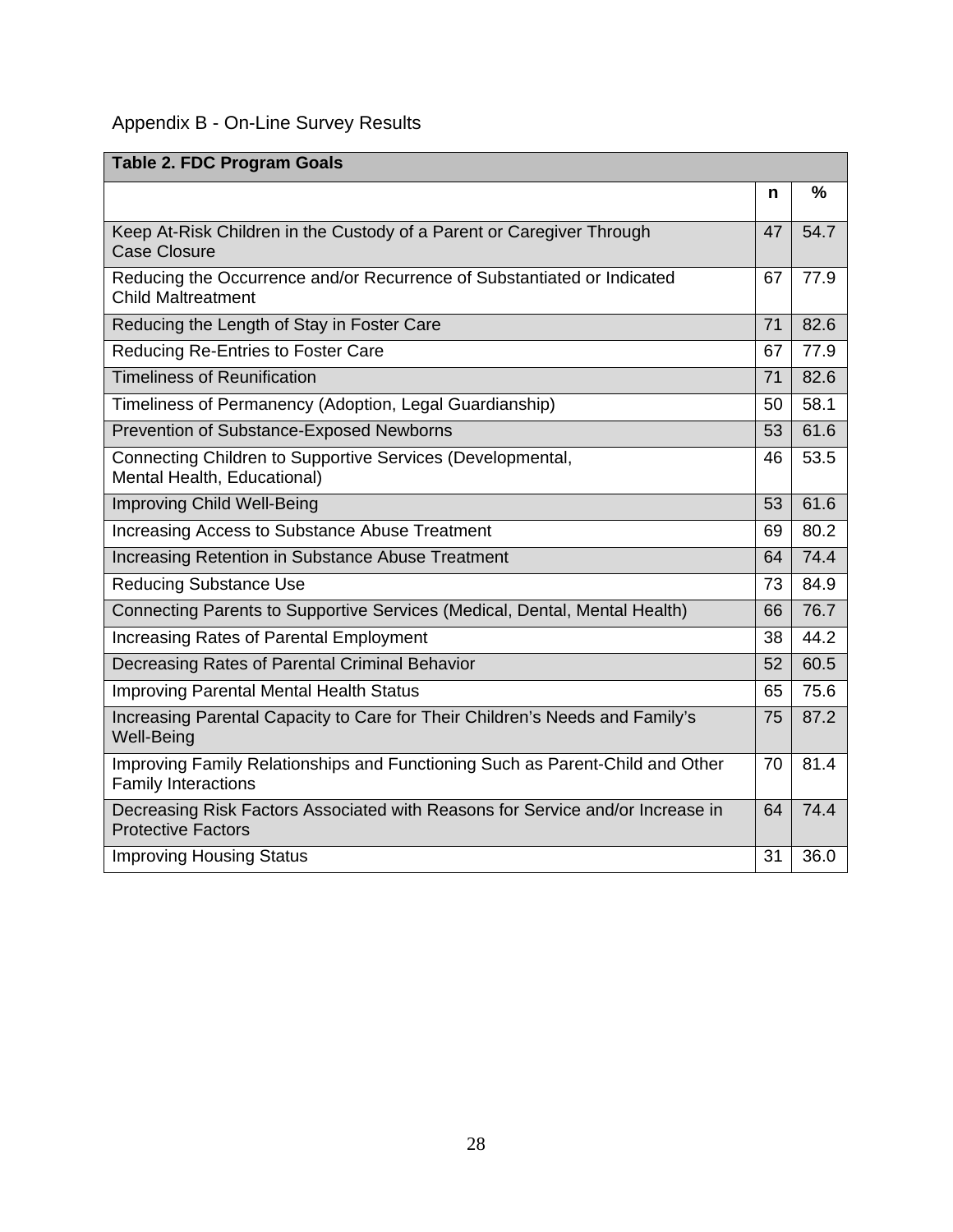# **Appendix C**

| Appendix C - Summary of TTA Needs Identified by Stakeholders |
|--------------------------------------------------------------|
|--------------------------------------------------------------|

| <b>Collaborative</b>        | <b>TTA Needs Identified</b>                                                                                                                                 |
|-----------------------------|-------------------------------------------------------------------------------------------------------------------------------------------------------------|
| <b>Element</b>              |                                                                                                                                                             |
|                             |                                                                                                                                                             |
| <b>Values and</b>           | Developing collaborative principles and goals as well as a defined set of roles,                                                                            |
| <b>Principles</b>           | responsibilities, and on-going accountability for all members of the team that can                                                                          |
|                             | be embodied in action planning                                                                                                                              |
|                             | Raising scale issues about the breadth of FDCs' impact on community-wide                                                                                    |
|                             | outcomes<br>Understanding inherent tensions between child and family outcomes                                                                               |
|                             | Issues of targeting and client priorities: who gets admitted to FDCs                                                                                        |
| <b>Screening and</b>        | Choose appropriate screening and assessment tools concerning SUDs and                                                                                       |
| <b>Assessment</b>           | ensure they are culturally relevant                                                                                                                         |
|                             | TTA on links between screening and which clients are screened in and out-the                                                                                |
|                             | degree of risk issue                                                                                                                                        |
| <b>Engagement and</b>       | Evidence-based practices such as motivational interviewing and understanding                                                                                |
| <b>Retention</b>            | how to treat clients and families from a strengths-based perspective                                                                                        |
|                             | TTA which educates the team on what to look for in a quality treatment                                                                                      |
|                             | program/provider including licensing, accreditation, different treatment                                                                                    |
|                             | philosophies and counseling styles, evidenced-based practices, engagement                                                                                   |
|                             | and retention rates for the provider, and whether the program provides                                                                                      |
|                             | comprehensive, culturally relevant and gender-specific and family services.<br>The FDC team should be educated about the National Institute on Drug Abuse's |
|                             | Principles of Addiction and should understand how those principles apply to                                                                                 |
|                             | FDCs.                                                                                                                                                       |
| <b>Services to Children</b> | Understanding the specialized needs of children of substance abusers and                                                                                    |
|                             | available services.                                                                                                                                         |
|                             | Clarifying children's needs as a critical difference between adult and family drug                                                                          |
|                             | courts                                                                                                                                                      |
| <b>Community and</b>        | Community advisory groups' involvement in FDCs; the role of foster parents in                                                                               |
| <b>Family Support</b>       | courts                                                                                                                                                      |
|                             |                                                                                                                                                             |
| <b>Budget and</b>           | Efforts to develop sustainability plans early in the life of an FDC project;                                                                                |
| <b>Sustainability</b>       | information on funding sources and leveraging options.                                                                                                      |
|                             | TTA on redirection of existing resources as well as grant funding;<br>Awareness of options and effects resulting from State and local budget crises         |
| <b>Information Systems</b>  | Collecting data across agencies, HIPAA and other confidentiality issues, models                                                                             |
|                             | of standardized information systems for FDCs                                                                                                                |
|                             | Using performance measures and outcomes to strengthen sustainability options                                                                                |
| <b>Training</b>             | Responding to turnover of FDC staff and transition planning for FDC judges; an                                                                              |
|                             | orientation and mentor program for judges and staff                                                                                                         |
|                             | Developing a cross-training curriculum; 11 specific training topics suggested                                                                               |
| <b>Working with Other</b>   | The role and ethical responsibilities of attorneys; judges' convening roles in                                                                              |
| <b>Agencies</b>             | working with other agencies                                                                                                                                 |
|                             | Raising scope issues: which agencies are missing partners?                                                                                                  |
|                             | CFSR issues as a critical interagency arena in which FDCs are absent (a scale                                                                               |
|                             | issue)                                                                                                                                                      |
| <b>Shared Outcomes</b>      | TTA on collaboration using outcomes for FDC accountability;                                                                                                 |
|                             | Judges' roles in reviewing agencies' outcomes and service quality                                                                                           |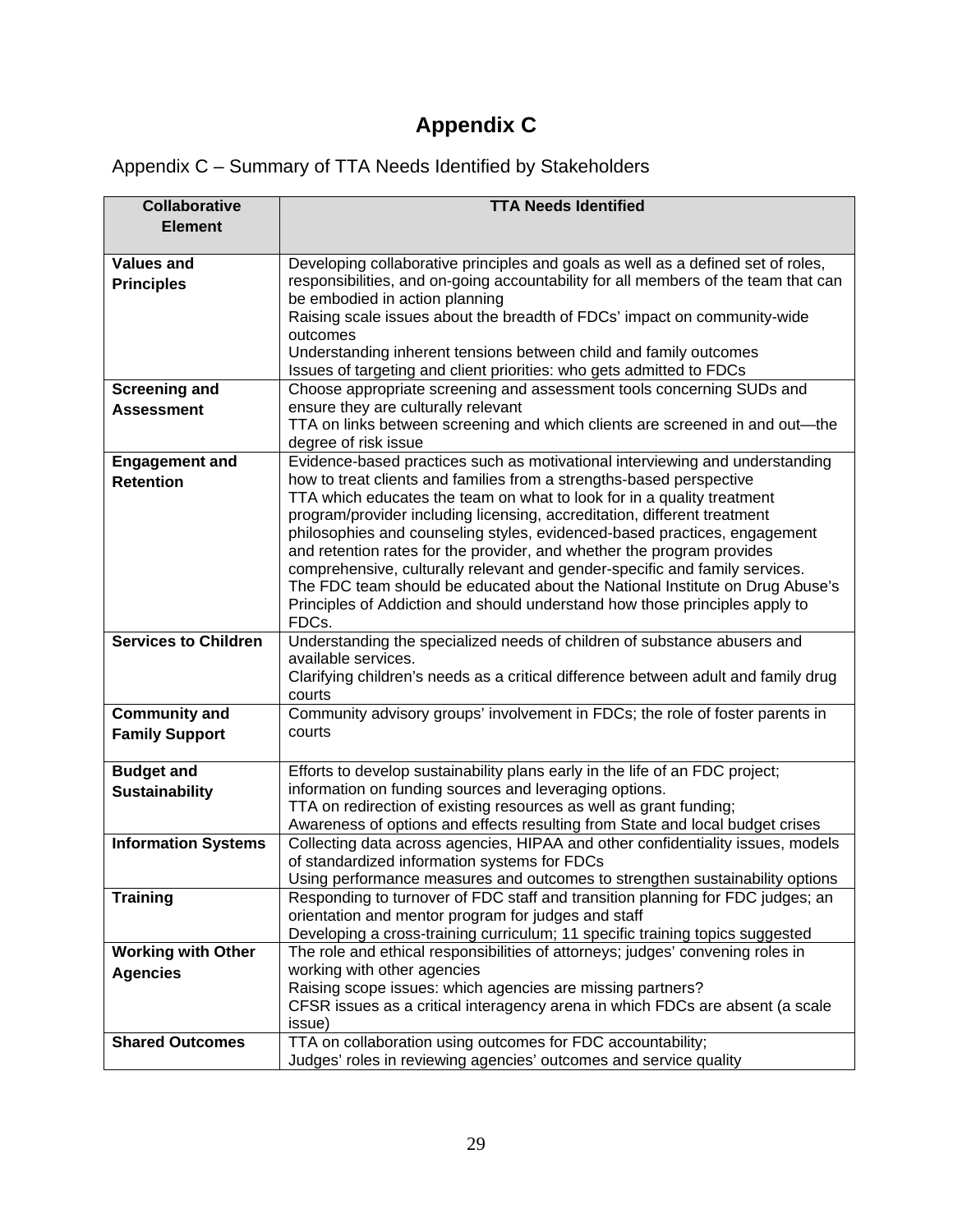# **Appendix D**

Appendix D - Overall Mean Score by Item

|                                                                                                            | <b>Mean</b>  |
|------------------------------------------------------------------------------------------------------------|--------------|
|                                                                                                            | <b>Score</b> |
| Financing models and strategies (identifying and maximizing resources for this population)                 | 2.09         |
| Responding to participant behavior (Sanctions and incentives)                                              | 2.05         |
| Tracking services impact beyond enrollment in the FDC to determine long-term family<br>effects             | 2.03         |
| Utilizing outcome data to promote sustainability                                                           | 2.02         |
| Develop written policies and practices for long term collaboration                                         | 2.00         |
| What are the indicators of progress and success for FDC participants?                                      | 1.97         |
| Marketing the FDC                                                                                          | 1.96         |
| Linking outcomes to Federal Children and Family Services Review (CFSR)                                     | 1.95         |
| <b>Transitional housing</b>                                                                                | 1.95         |
| Develop or refine our collaborative practice                                                               | 1.94         |
| Joint training across all systems                                                                          | 1.93         |
| Responding to participants behavior                                                                        | 1.93         |
| Motivational interventions                                                                                 | 1.92         |
| Understanding and utilizing the local and state planning and budget process                                | 1.91         |
| Strategic planning                                                                                         | 1.91         |
| FDC participant identification and referral process protocol (how to maximize participation<br>by clients) | 1.91         |
| Measuring long term outcomes for FDC families                                                              | 1.91         |
| Outreach to potential FDC participants                                                                     | 1.91         |
| Special services for participants with co-occurring disorder                                               | 1.90         |
| Curricula for cross training                                                                               | 1.90         |
| Vocational programs                                                                                        | 1.90         |
| Clarifying roles and responsibilities for FDC Team                                                         | 1.90         |
| Retaining engagement of the Oversight Committee and community stakeholders                                 | 1.89         |
| Linking outcomes to SAMHSA's National Outcome Measures (NOMs)                                              | 1.88         |
| Creating healthy links between the foster and birth parents                                                | 1.88         |
| Engage necessary partners                                                                                  | 1.88         |
| Communication protocols including sharing information across systems                                       | 1.86         |
| Model programs for children of substance abusers (COSA)                                                    | 1.85         |
| Pharmacology                                                                                               | 1.85         |
| Removal from FDC for non compliance                                                                        | 1.85         |
| What is successful completion?                                                                             | 1.84         |
| Outcomes across all systems                                                                                | 1.84         |
| Engage and support family in recovery process                                                              | 1.84         |
| Team building                                                                                              | 1.83         |
| Methods for evaluation                                                                                     | 1.83         |
| Models for effective staffing                                                                              | 1.83         |
| Develop Guiding Principles and Standards for FDC Operations                                                | 1.83         |
| Mental health                                                                                              | 1.83         |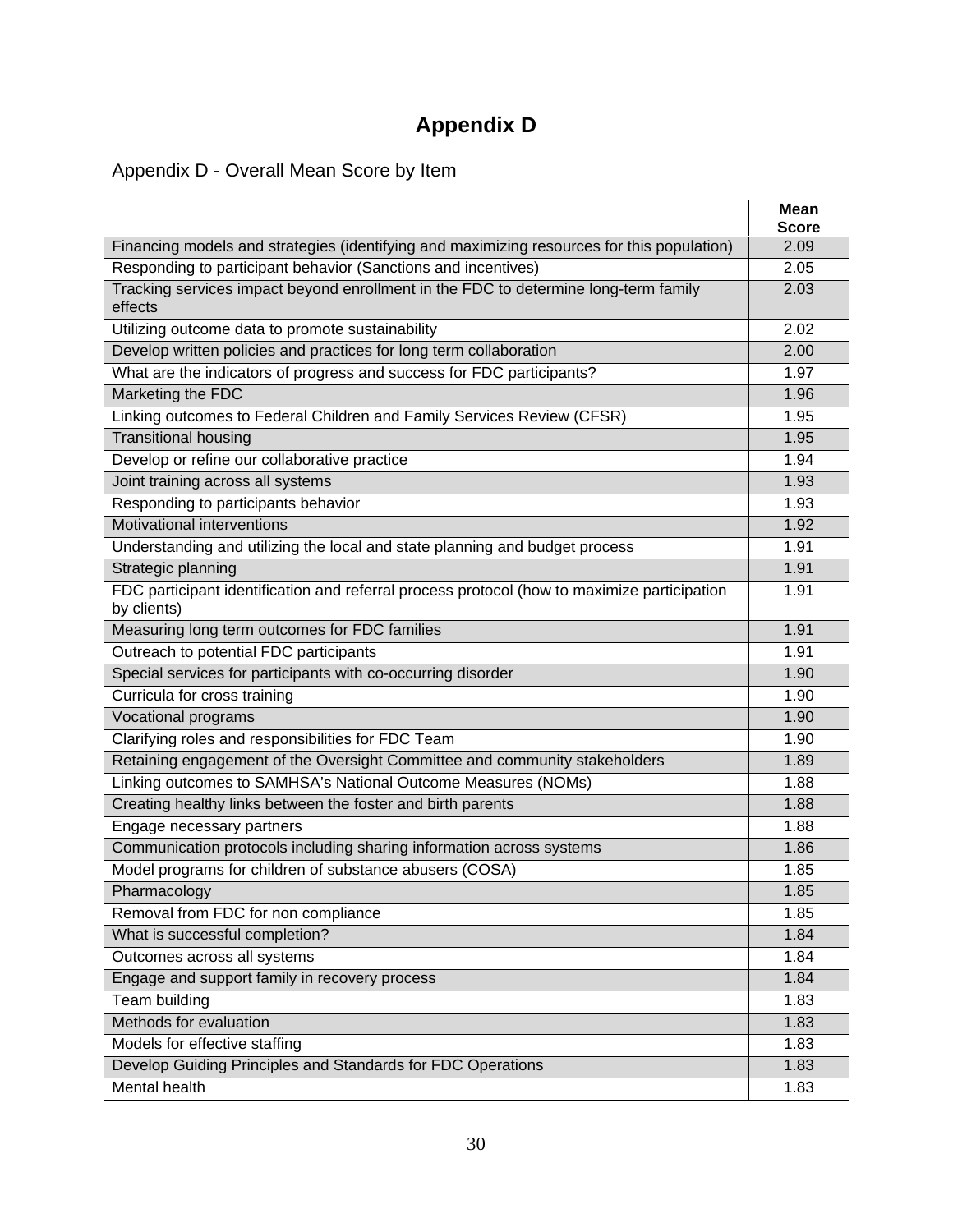| Outcomes for each system involved in FDC                                              | 1.83 |
|---------------------------------------------------------------------------------------|------|
| Aftercare                                                                             | 1.82 |
| Providing family-centered substance abuse treatment                                   | 1.81 |
| Maximizing treatment access for substance use disorder-affected child welfare cases   | 1.80 |
| Developing a database                                                                 | 1.80 |
| Administrative discharges                                                             | 1.80 |
| New FDC team member orientation and training                                          | 1.79 |
| Assuring the use of evidenced based practices                                         | 1.79 |
| Comparison groups                                                                     | 1.79 |
| Case supervision/monitoring as a team                                                 | 1.79 |
| Assisting client to meet FDC obligations                                              | 1.79 |
| Eligibility for cases with co-occurring disorders (mental illness, domestic violence) | 1.79 |
| Models for effective case management                                                  | 1.79 |
| Family team conferencing                                                              | 1.78 |
| Parenting programs                                                                    | 1.78 |
| Substances of abuse                                                                   | 1.78 |
| <b>Case Level Collaborative Practice</b>                                              | 1.78 |
| Response to negative or positive results                                              | 1.77 |
| <b>FDC</b> models                                                                     | 1.77 |
| Use of Recovery Specialists or Parent Partners                                        | 1.77 |
| In staffing                                                                           | 1.76 |
| Outcome measures (goals)                                                              | 1.76 |
| <b>Stages of Change</b>                                                               | 1.76 |
| Domestic violence                                                                     | 1.76 |
| <b>Behavior modification</b>                                                          | 1.76 |
| Parenting programs                                                                    | 1.76 |
| Models for periodic in depth case review and case plan modification                   | 1.76 |
| Motivational Interviewing                                                             | 1.75 |
| Process and outcome evaluation                                                        | 1.74 |
| <b>Entry Process</b>                                                                  | 1.74 |
| Baseline data                                                                         | 1.74 |
| Identifying data needed to measure success                                            | 1.74 |
| Supporting and enhancing parental bonds                                               | 1.74 |
| Creating healthy links with birth parents                                             | 1.74 |
| Multi-disciplinary case staffing                                                      | 1.73 |
| Timing                                                                                | 1.73 |
| FDC-related training needs                                                            | 1.72 |
| Strategic planning                                                                    | 1.72 |
| Core training on substance use disorders                                              | 1.71 |
| Protocols and tools for assessment of children                                        | 1.71 |
| Steering policies and procedures to attain shared outcomes                            | 1.71 |
| Core training on child welfare services and laws                                      | 1.71 |
| Accountability                                                                        | 1.71 |
| Benchmarks of achievements and requirements for advancement                           | 1.70 |
| <b>Exiting Drug Court</b>                                                             | 1.70 |
| Determine the scale and scope of the FDC                                              | 1.70 |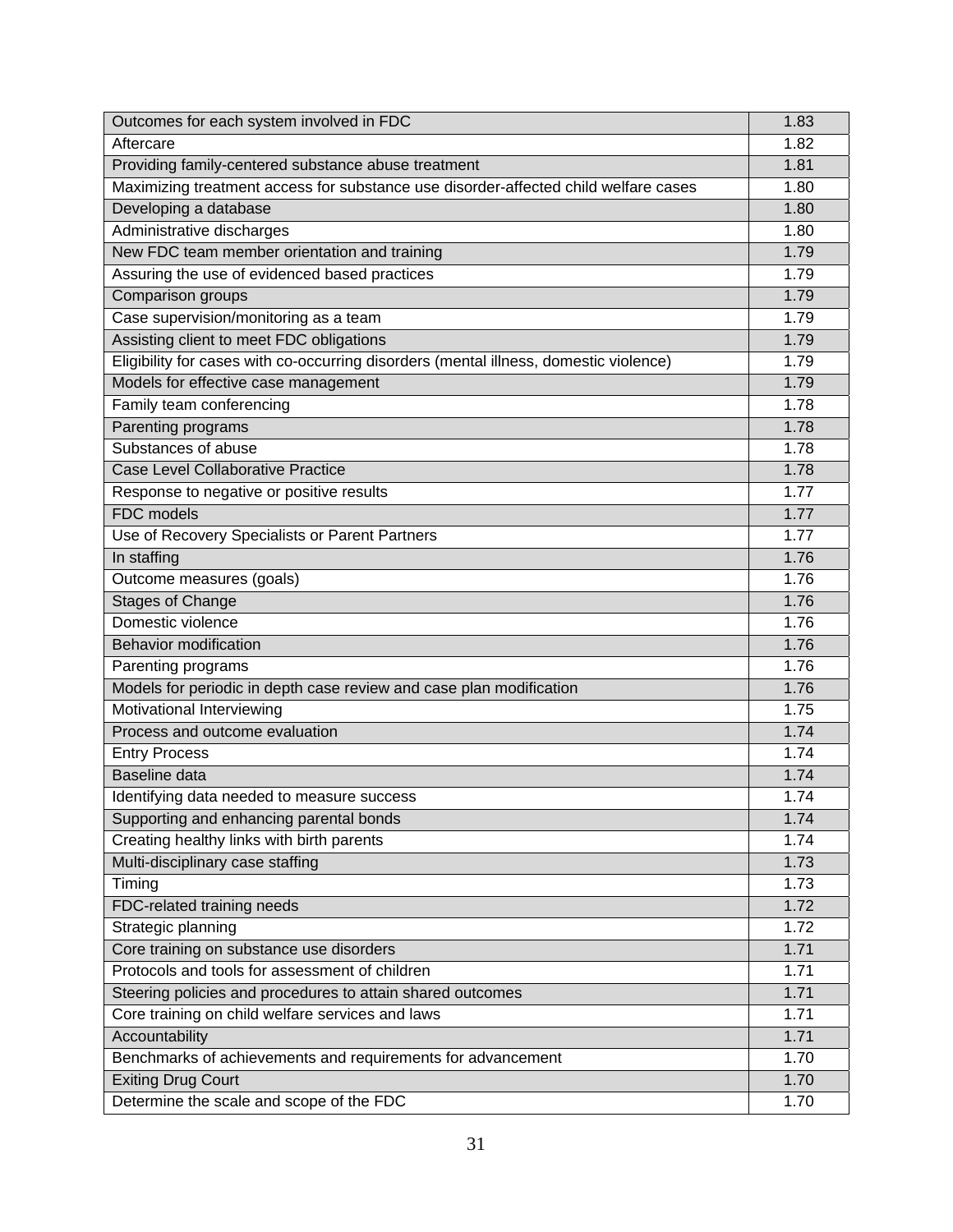| Develop or refine the structure of the FDC collaborative (Governance)              | 1.70 |
|------------------------------------------------------------------------------------|------|
| Ethical and professional responsibilities for each FDC Team Member                 | 1.70 |
| <b>Recovery Support</b>                                                            | 1.70 |
| Responsibilities                                                                   | 1.69 |
| Special needs                                                                      | 1.69 |
| Documenting drop-off points                                                        | 1.69 |
| Data base systems for FDC                                                          | 1.68 |
| Appropriate releases permitting the sharing of confidential information in the FDC | 1.68 |
| <b>FDC Logic Model</b>                                                             | 1.67 |
| Core training on court system and due process                                      | 1.67 |
| Screening and referrals for substance-exposed newborns                             | 1.66 |
| Working with foster parents                                                        | 1.65 |
| Identifying and engaging community agencies                                        | 1.65 |
| Unified case plan                                                                  | 1.64 |
| <b>Oversight Committee</b>                                                         | 1.64 |
| Monitoring compliance of FDC participant                                           | 1.64 |
| Comprehensive case reviews                                                         | 1.64 |
| Determine who can be served in the FDC                                             | 1.64 |
| Case management models for children's services                                     | 1.63 |
| Parent-child visitation                                                            | 1.63 |
| In court                                                                           | 1.63 |
| Attorney representation                                                            | 1.63 |
| What are the desired outcomes (Goals) of the FDC?                                  | 1.63 |
| Encouraging client recovery                                                        | 1.62 |
| Co-locating substance abuse treatment professionals in child welfare offices       | 1.62 |
| Participant / case characteristics                                                 | 1.62 |
| Monitoring and tracking child well being                                           | 1.62 |
| Facilitate access to services and monitoring compliance                            | 1.62 |
| Protecting confidential information (security protocols)                           | 1.61 |
| Coordination of case plan                                                          | 1.61 |
| Confidentiality                                                                    | 1.61 |
| Developmental                                                                      | 1.60 |
| Eligibility determination process                                                  | 1.60 |
| Assessing children's needs                                                         | 1.60 |
| Pre-existing systems                                                               | 1.60 |
| <b>Screening tools</b>                                                             | 1.60 |
| Social/Emotional                                                                   | 1.59 |
| Medical                                                                            | 1.59 |
| Case Management                                                                    | 1.59 |
| Determine how many families can be served in the FDC                               | 1.59 |
| <b>Pre Court Staffing</b>                                                          | 1.59 |
| <b>Eligibility Criteria</b>                                                        | 1.58 |
| Educational                                                                        | 1.56 |
| State and Federal laws                                                             | 1.56 |
| Consensus on policies                                                              | 1.55 |
| Court orders                                                                       | 1.55 |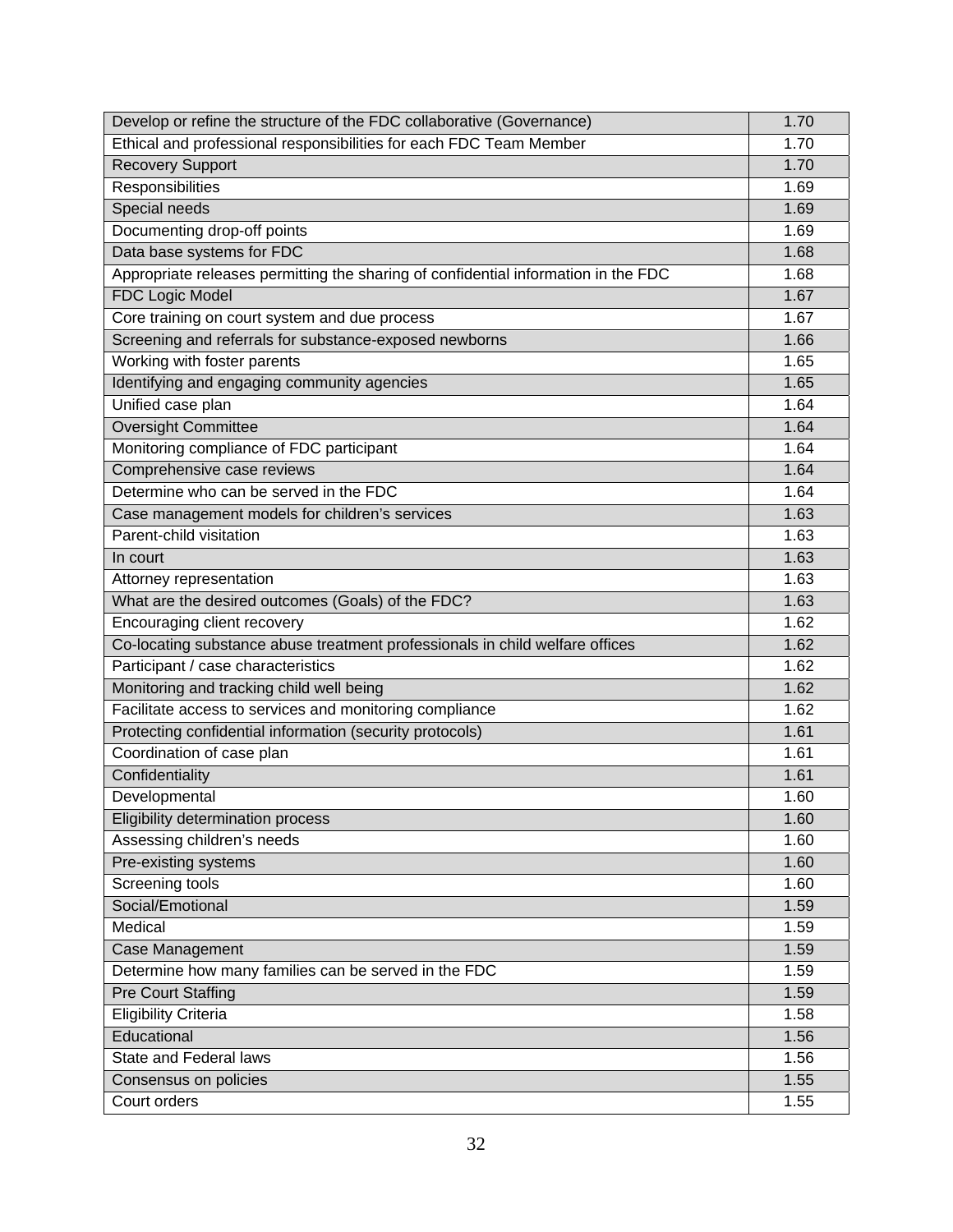| Memorandum of Understanding                                                       | 1.55 |
|-----------------------------------------------------------------------------------|------|
| Phases of FDC                                                                     | 1.54 |
| Case planning                                                                     | 1.53 |
| Substance abuse treatment plan                                                    | 1.52 |
| Assessment for level of care placement in treatment for substance use disorder    | 1.52 |
| CPS case plan                                                                     | 1.52 |
| Consensus on purpose for testing (i.e. motivation versus punishment)              | 1.52 |
| <b>Drug Testing</b>                                                               | 1.51 |
| <b>Protocols</b>                                                                  | 1.50 |
| Screening for substance use disorders                                             | 1.50 |
| Training on how to screen for substance use disorders                             | 1.49 |
| Referral protocol from FDC to treatment services                                  | 1.49 |
| Develop and/or clarify the mission of the FDC                                     | 1.47 |
| In Court Reviews                                                                  | 1.46 |
| Court order                                                                       | 1.43 |
| Determine the number of child welfare cases that involve a substance use disorder | 1.42 |
| Determine who and when to screen                                                  | 1.41 |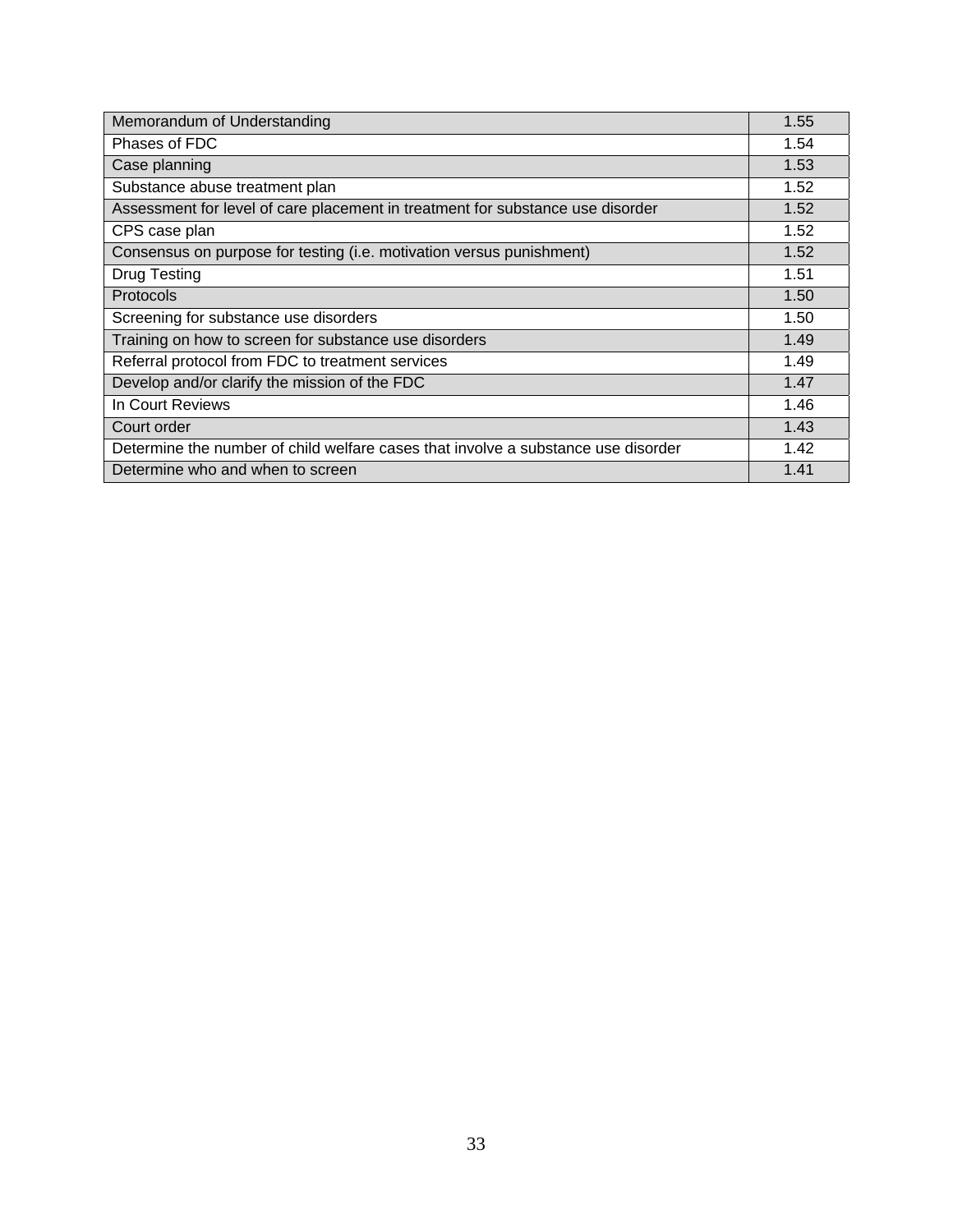### **References**

Huddleston, C.W., Marlowe, D.B., & Casebolt, R. (2008, May). *Painting the current picture: A National report card on drug courts and other problem-solving court programs in the United States Volume II, No. 1*. Washington, DC: Bureau of Justice Assistance, National Drug Court Institute.

National Institutes of Health, National Institute on Drug Abuse. (2009, April). NIH Publication No. 09– 4180. *Principles of Drug Addiction Treatment: A Research-Based Guide.* Retrieved from: http://www.drugabuse.gov/PODAT/PODATIndex.html.